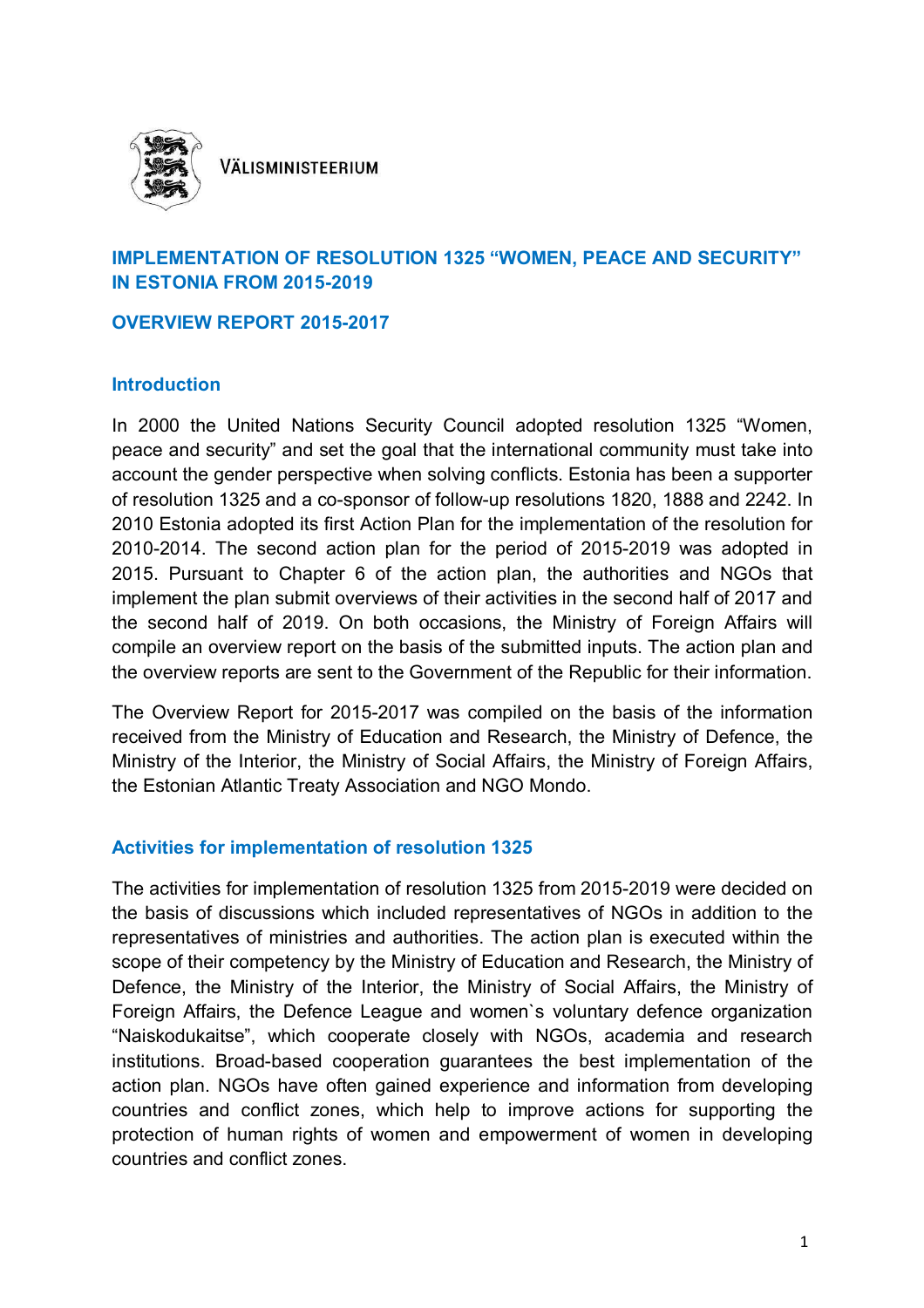The planned activities are divided into five thematic subgroups:

- 1) supporting the full realization of all human rights of women and the empowerment of women in conflict zones and post-conflict zones;
- 2) cooperation, information exchange and raising awareness at the international level;
- 3) raising awareness at the national level;

 $\overline{a}$ 

- 4) inclusion of women in positions related to peace and security in Estonia;
- 5) increasing the efficiency of cooperation and information exchange in Estonia.

## **1. Supporting the full realization of all human rights of women and the empowerment of women in conflict zones and post-conflict zones**

- The Ministry of Foreign Affairs and the Ministry of the Interior in liaison with NGOs have supported guaranteeing the human rights of women and empowerment of women via various development cooperation and twinning projects. They have also provided humanitarian aid and supported the work of international organisations in this field. During the period under review, the Ministry of Social Affairs organised trainings that covered the prevention of trafficking in human beings, helping victims and a broader introduction of the topic of violence against women. The target group consisted of police officers, prosecutors, tax and customs officials, social workers, employees of rehabilitation institutions, employees of women's support centres and others.
- The total amount of humanitarian aid in 2015 was 3.2 million euros. Voluntary donations to the humanitarian organisations of the UN<sup>1</sup> and the International Committee of the Red Cross (ICRC) continued at the same level as before and totalled about 550,000 euros. Estonia allocated 2.58 million euros directly for the improvement of gender equality and the situation of women from development cooperation and humanitarian aid funds in the period from 2016- 2017.<sup>2</sup> The development cooperation funds of the Ministry of Foreign Affairs have been used to finance bilateral development cooperation projects, which fully or partly cover the situation of women and children and/or gender equality – 293,545 euros in 2015 and 1.9 million euros from 2016-2017. Actual support is larger, as the sums above do not include allocations to projects and organisations where guaranteeing gender equality and women's rights is an additional objective.

<sup>&</sup>lt;sup>1</sup> United Nations Office for the Coordination of Humanitarian Affairs (OCHA); United Nations Children's Fund (UNICEF); Office of the United Nations High Commissioner for Refugees (UNHCR); United Nations Relief and Works Agency for Palestine Refugees in the Near East (UNRWA); World Health Organisation (WHO); Central Emergency Response Fund (CERF).

 $2$  It is possible to review all of the development cooperation projects in the Estonian Development Cooperation Database: https://rakendused.vm.ee/akta/.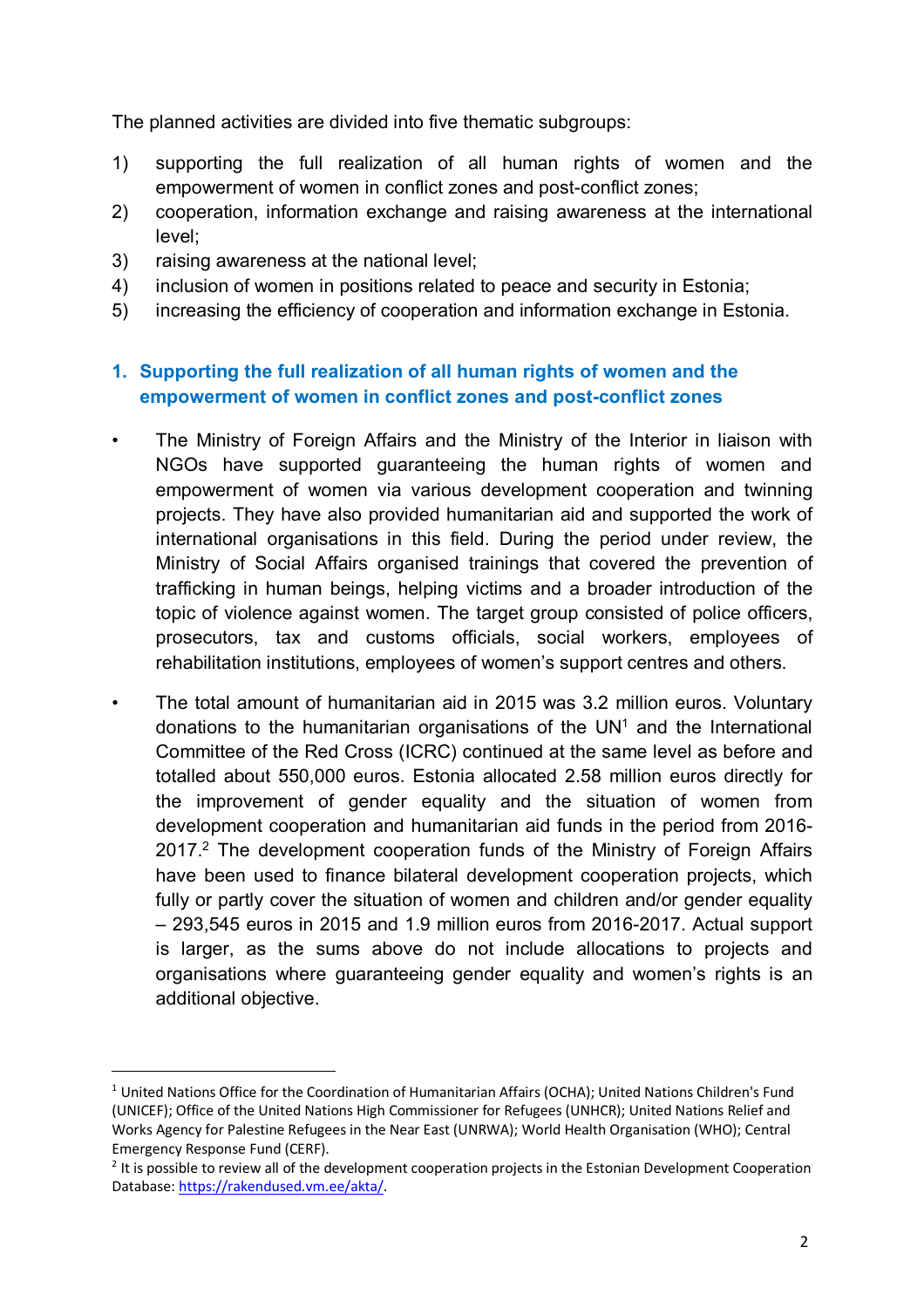## Endowments/payments within the scope of international cooperation 2015-2016

- Allocation in support of the activities of the UN expert team for strengthening the rule of law and fighting against sexual violence in 2015- 2016 – 50,000 euros
- Voluntary contribution to the United Nations Girls' Education Initiative (UNGEI) – 30,000 euros
- Voluntary contribution to the United Nations Population Fund (UNFPA) -60,000 euros
- Voluntary contribution to the United Nations Entity for Gender Equality and the Empowerment of Women (UN Women) – 80,000 euros
- Voluntary contribution to the United Nations Children's Fund (UNICEF) 150,000 euros
- Contribution in support of the activities of the Special Representative of the UN Secretary General on Sexual Violence in Conflict in 2015-2016 – 30,000 euros
- Contribution to the Trust Fund for Victims of the International Criminal Court for supporting victims of sexual and gender violence – 30,000 euros
- Contribution to the Special Representative for Children and Armed Conflict of the Secretary-General of the United Nations to support their activities from 2015-2016 – 30,000 euros.

## Payments and contributions within the scope of international cooperation in 2017

- Contribution to the Special Representative for Children and Armed Conflict of the Secretary-General of the UN to support their activities – 30,000 euros.
- Contribution to support the activities of the expert team for strengthening the rule of law and fighting against sexual violence – 50,000 euros
- Contribution to support the activities of the Special Representative of the UN Secretary-General on Sexual Violence – 30,000 euros
- Contribution to UN Women 80,000 euros
- Contribution to UNGEI 30,000 euros
- Contribution to UNFPA 60,000 euros
- Voluntary contribution to UNICEF  $-$  150,000 euros.

# Bilateral projects financed from the development cooperation funds of the Ministry of Foreign Affairs in 2015

• Afghanistan: NGO Mondo's follow-up project for promoting the education of girls in rural areas and the subsistence of women and people with special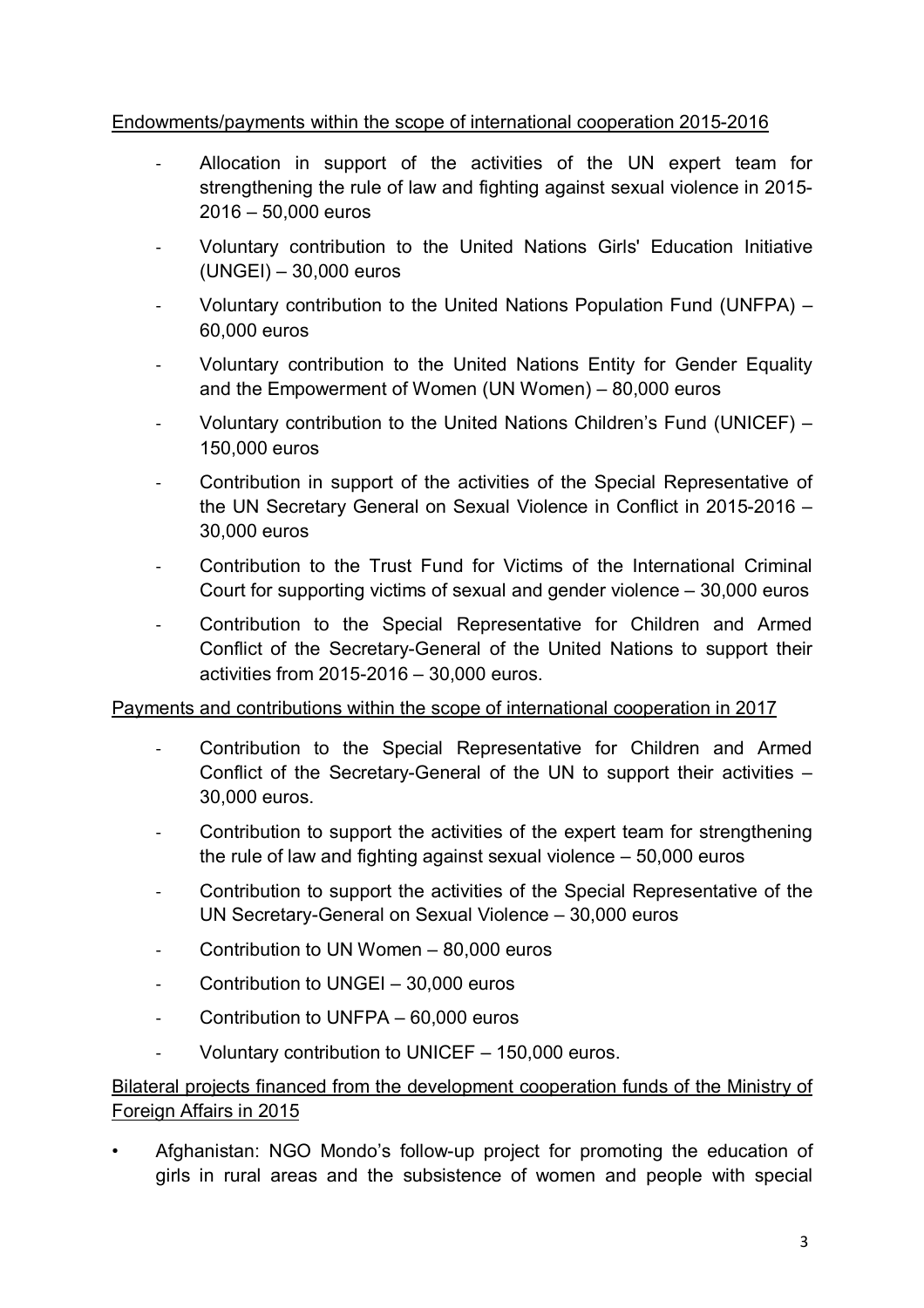needs, in the course of which 100 women of the Char Bagh region were offered thorough IT training lasting two months, taking into account the needs of local entrepreneurs. The result of the project is improvement of the employment and subsistence of women in the Char Bagh region. The quality of girls' education was improved during the project by training 20 rural school teachers and acquiring IT equipment for them. Studies at the Fatima Zahra school in Jalalabad for children of parents with special needs and orphans was also continued with the help of the project. A cannery will start operating in the same region and people with special needs or their family members were trained so they can start working in the factory. The impact of finished health projects on communities was also assessed within the scope of the project. The total cost of the project is 67,408 euros and it is implemented by NGO Mondo. The support allocated in 2015 was 2,873 euros.

- Afghanistan: Improving the quality of vocational health and IT training in the Herat, Balkh, Nangarhar and Faryab provinces in Afghanistan. The project continues Mondo's development cooperation in the field of education in Afghanistan in collaboration with the Tallinn Health Care College, which will improve the healthcare and employment of women in Afghanistan. The project is implemented by NGO Mondo. Its total cost is 265,151 euros, and 106,061 euros was allocated in 2015.
- Georgia: A project aimed at the development of civil society and gender equality in the Samtskhe-Javakheti region, which contributes to the development of democracy in Georgia by wider inclusion women of ethnic minorities in decision-making. The direct goal of the project is to support the civic activity of women in the Samtskhe-Javakheti region, especially Armenian women and women of other ethnic minorities, and their empowerment for participation in Georgian society, policy- and decision-making. The target group of the project consists of representatives of women's associations operating in the Samtskhe-Javakheti region. As a result of the project, the region will have a functioning cooperation network of socially active women with an established common action platform and the members of the target group will have the skills and knowledge required for the implementation of the action platform. The cost of the project is 52,398 euros and it will be implemented by the Civil Training Centre NGO. 3,070 euros was allocated in 2015.
- Georgia: Establishment of a centre for providing legal counselling to women and children in the Samtskhe-Javakheti region. The overall goal is to support the development of democracy in Georgia by guaranteeing the rights of women and children by enhancing the capacity for providing legal counselling to women and children and the establishment of a counselling centre to the NGOs operating in the Samtskhe-Javakheti region. The project is implemented by the Civil Training Centre NGO. The cost of the project is 53,920 euros, and 18,160 euros was allocated in 2015.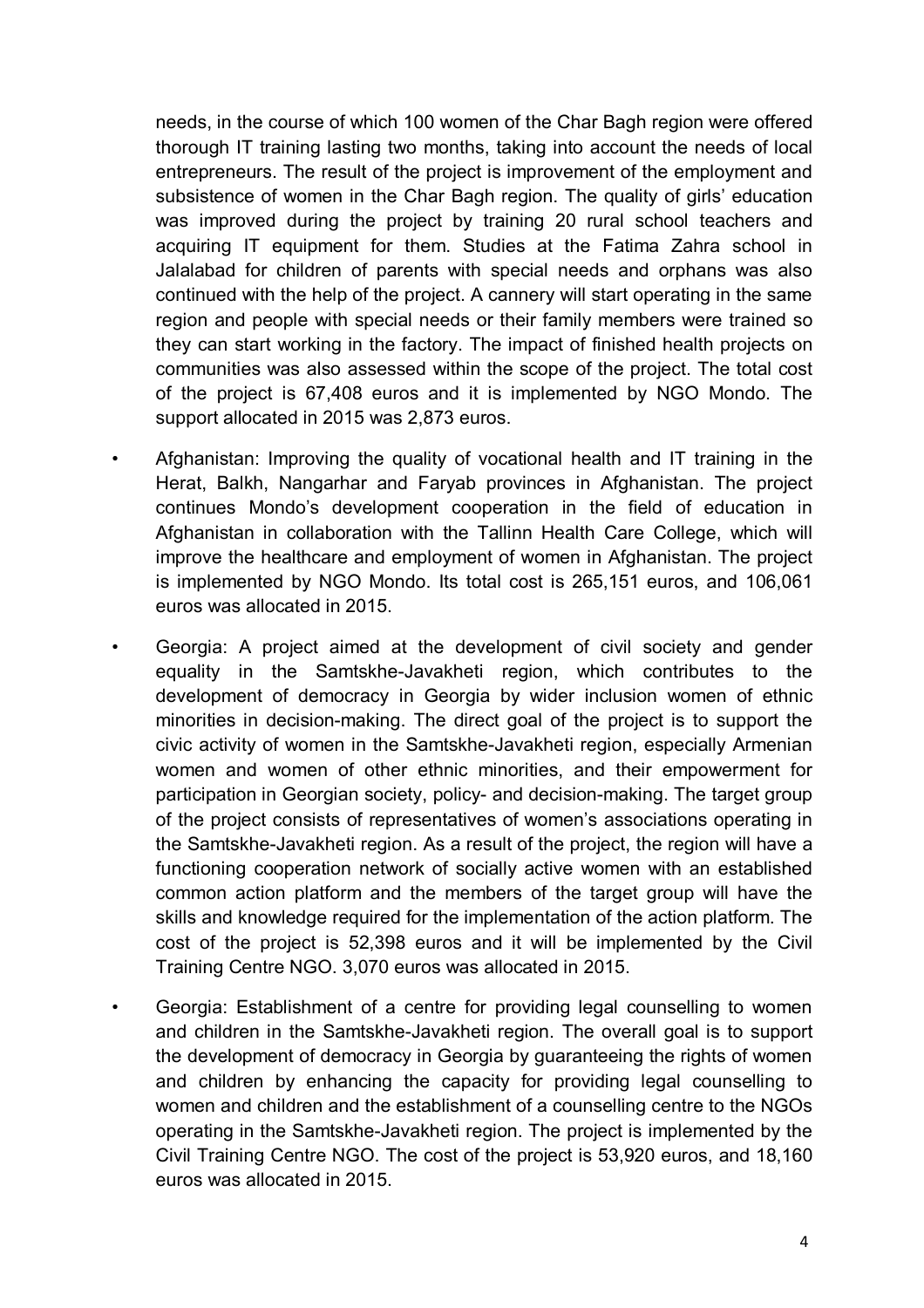- Georgia: Development of a crisis centre and shelter. 400 counselling sessions and 200 consultations with a social worker at the crisis centre will be provided within the scope of the project. Psychological counselling will be provided to approximately 150 women and children, and shelter will be offered to 30 women and children. 2015 was 'Women's Year' in Georgia and significant attention was given to combating violence against women. The cost of the project is 12,000 euros, and 10,800 euros allocated in 2015.
- Moldova: Launch of telephone-based counselling service for children in Moldova. One of the biggest problems in the social sphere in Moldova is the inadequate and uneven development of the child protection system. Access to the relevant counselling service is poor, which is why the statistical indicators of child protection and the social sphere in Moldova are among the most worrying in Europe. The overall goal of the project is to improve child protection capacity and the accessibility of child protection services in Moldova. The cost of the project is 67,668 euros, and 27,068 euros was allocated in 2015. The project is implemented by the NGO Estonian Advice Centre.
- Kyrgyzstan: Increasing the competency and capacity of reproductive health counselling and the (sexual) health education of young people. Implemented by the Estonian Sexual Health Union. Cost of the project 150,472 euros. 60,189 euros was allocated in 2015.
- Armenia: The goal of the project "Help the Children Unified Knowledge and Best Practices for Protecting Armenian Children!" is the prevention and identification of child abuse, intervention and decrease in such activity in Armenia. In particular, this concerns human trafficking (sexual abuse, forced begging and human trafficking in the broader sense). Estonian specialists will train Armenian teachers and psychologists who in their turn will share the knowledge with other Armenian teachers, parents and children. A survey on child abuse will be carried out at schools for the first in Armenia. In addition the focus group interviews with teachers and other key persons on topics related to child abuse and human trafficking will be carried out, as will be organised discussions and role plays with young people. The number of cyber crimes committed in order to take advantage of children for commercial purposes has increased considerably in Armenia. Awareness of child sexual abuse on the internet will also be raised. The course and results of the project will be introduced in Armenian media. The cost of the project is 86,299 euros, and it will be implemented by the Estonian Women's Studies and Resource Centre NGO. 7,509 allocated in 2015.
- Yemen: A cooperation project of Mondo and the Yemen NGO Youth Leadership Development Foundation (YLDF) which is aimed at training girls from illiterate Yemeni families and decreasing early marriages by providing trainings to girls aged 12 to 21 in the Bani Al-Hareth and Maen regions of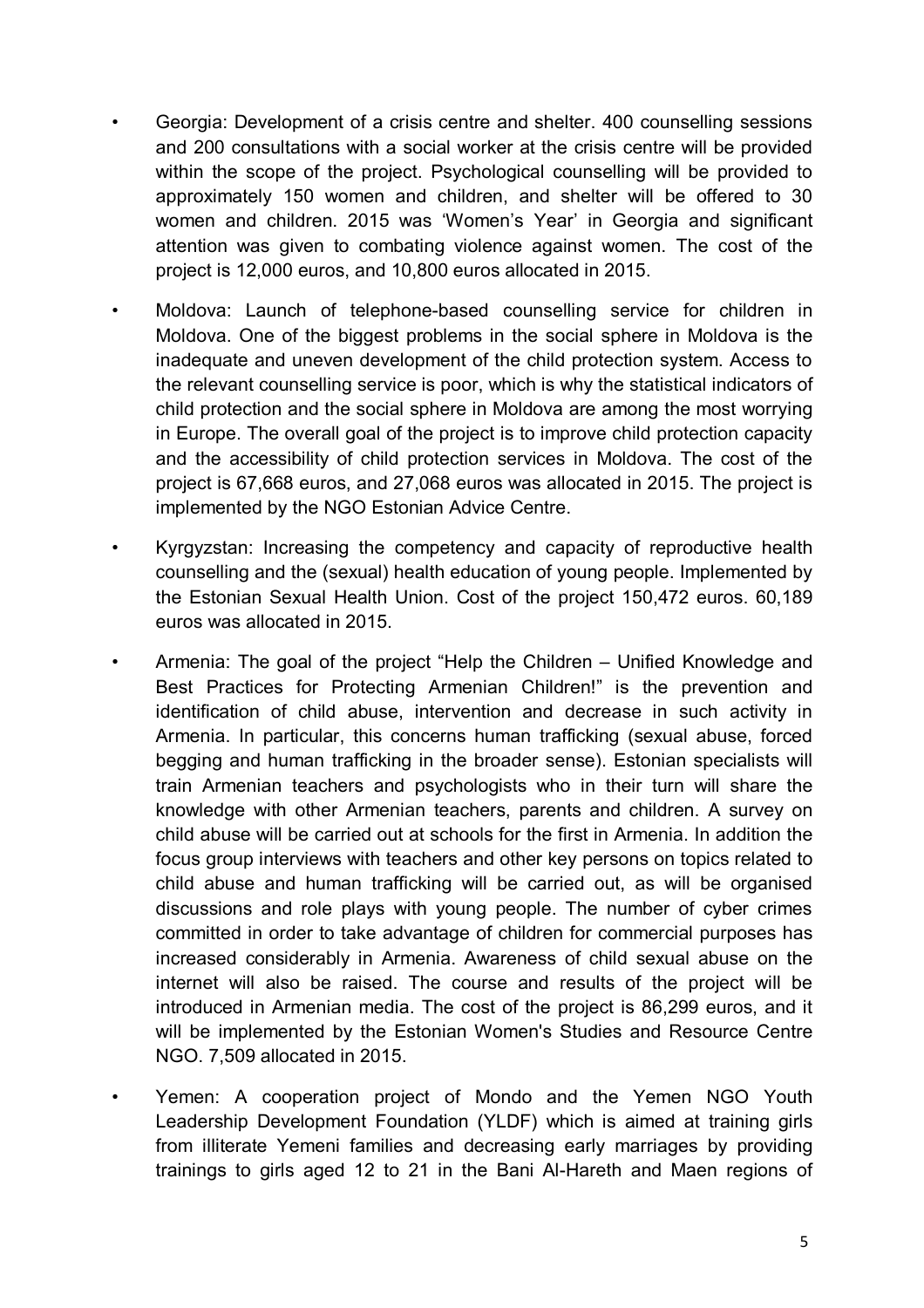Yemen. The training programmes help the girls to stand up to the various problems in the community, such a low awareness of women's rights, early marriages and the dropping out of school caused by these factors. The cost of the project is 60,752 euros, and 4,796 euros was allocated in 2015.

- Tajikistan: Community-based women's entrepreneurship in Tajikistan development of national handicraft products in Western Pamirs. This is a continuation of a successful project implemented in 2014 and 2015 which promoted production and marketing of natural (medical) products. The followup project is aimed at developing entrepreneurship among women (incl. their overall position in society) by developing and marketing the national handicrafts products of the Pamirs, buying handicraft and sewing supplies for the community's cooperative, organising a study trip to Estonia and printing a calendar of the Pamirs. The result of the project will be trained and more informed women in the rural regions who can launch their enterprises by using the shared equipment of the cooperative and the support of Estonian and Tajik experts (as well as joint marketing). The project contributes to equality and reducing poverty, the sustainability of local natural and cultural heritage and raising awareness of development cooperation. Involvement of community members and empowerment of women will be a horizontal priority of the project. The project is implemented by the Peipsi Centre for Transboundary Cooperation NGO. The cost of the project is 31,541 euros, and 15,770 euros was allocated in 2015.
	- Palestine: Strengthening cooperation with the civil society organisations of Palestine to empower young people and women in the Al Bireh and Tubas regions and promote development cooperation and development education in Estonia in 2014. This follow-up project will cement the initiated cooperation and strive to establish a more stable partnership in order to complete more exhaustive projects in the same regions. Four volunteers will be sent from Estonia to Palestine within the scope of the project, two of whom will teach at Orient and Dance Theatre in Al Bireh, Ramallah and at the centre of the Jalazone refugee camp, each of them for six months, and two will work in the Tubas region in the Brothers Club Organisation (teaching English and raising environmental awareness). The project is implemented by Ethical Links NGO. The cost of the project is 17,510 euros, and 1,751 euros was allocated in 2015.
- Ghana and Kenya: For sustainable subsistence an entrepreneurship and education programme in NGO Mondo's partner countries in Africa. The main task of the project is to improve the subsistence abilities of women in the rural areas of Kenya and Ghana, and of disabled young people in Uganda. During the project, we will streamline and expand the entrepreneurship and subsistence programmes in Ghana and Kenya that are already working, initiate new entrepreneurship activities and strengthen the sustainability of women's businesses by selling their products. We will increase the inclusion of young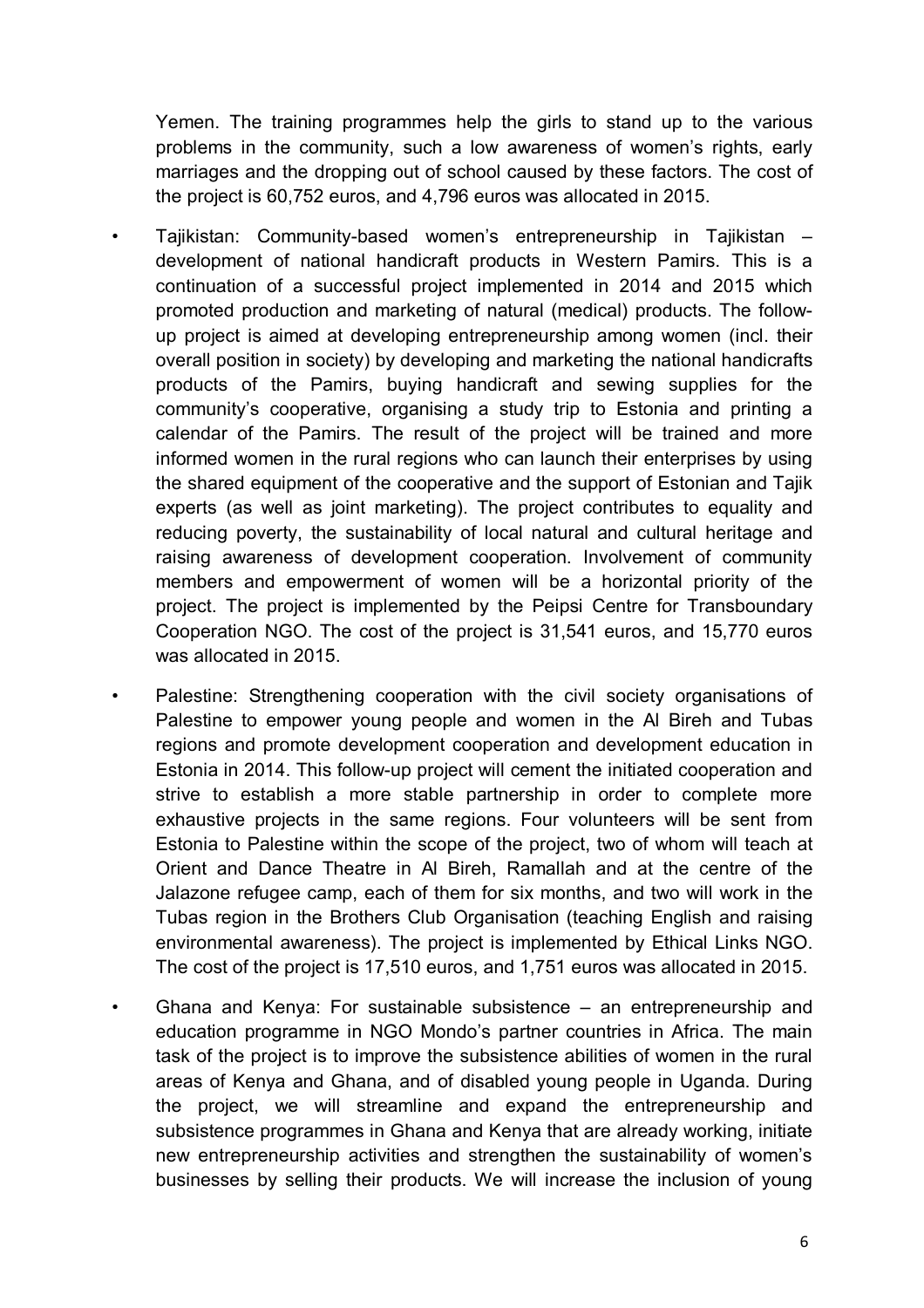people with special needs in the Ugandan society by creating an additional vocational education opportunity in the social entrepreneurship established by Mondo. As a result of the project, 300 women in Ghana and Kenya will be able to make a living independently, marketing channels that follow the principles of fair trade aimed at the local and Estonian markets have been created for the products and local schools have received new supplies. The social enterprises established by Mondo in Uganda are capable of managing themselves independently and can continue offering training to disabled people. The cost of the project is 44,371 euros, and 17,749 euros was allocated in 2015.

Bilateral projects and allocations financed from the development cooperation funds of the Ministry of Foreign Affairs in 2016-2017

- Afghanistan: Allocation to a UNICEF project for fighting polio in Afghanistan 42,000 euros. A school education programme for girls in the Nangarhar province in Afghanistan – 15,000 euros. Improvement of the quality and accessibility of obstetric care and the education of girls in Northern and Eastern Afghanistan – 120,000 euros. Allocation in support of the LOFTA Fund managed by the UNDP – 250,000 euros. The Fund also supports the training of female police officers.
- Georgia: The fight against domestic violence 15,000 euros. The Academy of Political Leadership and Communications of European Women – 57,000 euros. Raising awareness of the creative economy and the development of an ecosystem supporting creative entrepreneurship in Georgia – 70,000 euros. Support for the diplomatic training centre of the Ministry of Foreign Affairs of Georgia from 2016-2017 – 76,000 euros. Combining the knowledge and experience of Estonia and Georgia for the protection of children and women in the Autonomous Republic of Adjara – 72,000 euros. Social entrepreneurship in the Temi community in Kakheti – 45,000 euros.
- Moldova: Strengthening the capability of the network of Moldovan youth counselling centres in providing counselling about sexual and reproductive health and sexual education – 123,000 euros. Supporting the development of the health insurance system in Moldova – 86,000 euros. Developing the quality of medical care – 50,000 euros. Raising awareness of sexual violence and changing harmful attitudes in Moldova – 150,000 euros. Development of prevention in healthcare – 44,000 euros. Guaranteeing equal opportunities in working life for Moldovan women – 57,000 euros. Inclusion of women and young people in rural entrepreneurship by developing their skills and knowledge in the areas of guest houses and the design of event tourism products – 43,000 euros. The project "Handicrafts that Unite and Give Work" aimed at improving the employment of women – 18,000 euros.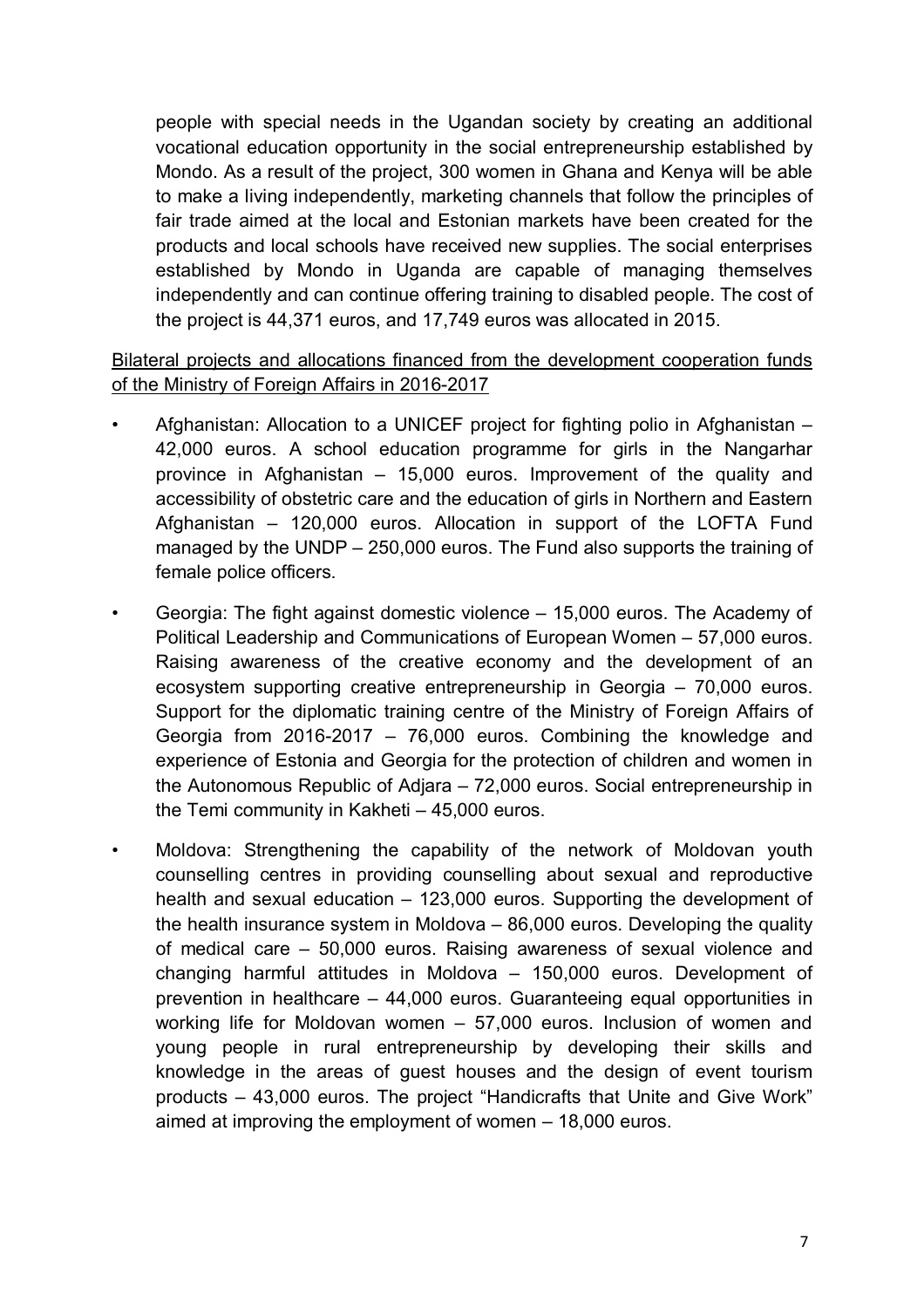- Ukraine: Protection of the interests of internally displaced persons (IDPs) of Ukraine and broadening the prospects of these people (primarily women) – 76,000 euros. Sustainability and crisis management with active learning and environmental awareness – 85,000 euros. Allocation to the United Nations Population Fund (UNFPA) for the alleviation of gender-based violence in Ukraine – 50,000 euros. "Women Are Smart" – protection of the interests of female IDPs in Ukraine and broadening their prospects on the labour market and in business – 80,000 euros. Supporting IT education and small businesses in Eastern Ukraine – 126,000 euros. Educating women about entrepreneurship and encouraging women to become entrepreneurs in Ukraine – 72,000 euros. Support to the United Nations Office for the Coordination of Humanitarian Affairs (OCHA) for the gender equality project GenCap in Ukraine – 100,000 euros.
- Belarus: Development of social and women's entrepreneurship and community cooperation in the Narochi agricultural region in Belarus – 32,000 euros. Development of small business and the start-up community in Belarus – 50,000 euros. Development of e-services of the first contact care system in Belarus – 50,000 euros.
- Gender equality projects have been supported in Africa as follows. For sustainable subsistence: a follow-up project for the development of women's entrepreneurship in NGO Mondo's target countries in Africa – Kenya, Ethiopia, Ghana, Uganda – each supported with 23,000 euros. Improving the subsistence of disabled women via employment was also supported with 10,000 euros in Ethiopia.
- The following allocations were made supranationally during the period. To the the International Criminal Court's Trust Fund for Victims, for supporting victims of sexual and gender violence – 40,000 euros. To the projects of the Council of Europe for promotion of gender equality and the rights of children  $-20,000$ euros. Some projects that were launched in earlier years continued on a smaller scale or ended in 2016-2017. Estonia supported the acceptance of refugees into nursery schools and general education schools and the counselling of teachers with 94,000 euros in 2016.
- The main strategic target groups of NGO Mondo in the area of development cooperation are children, women and people with special needs; the main lines of action are education, health and improving the economic coping of the target groups. Mondo has received project support from the Estonian development cooperation and humanitarian aid funds for education, health and subsistence activities in Ghana, Kenya, Uganda, Burma and Afghanistan. In 2016 Mondo managed to significantly advance social entrepreneurship in support of the subsistence of communities. The visits of Estonian experts to Mondo's partner countries and the follow-up activities for empowering women and developing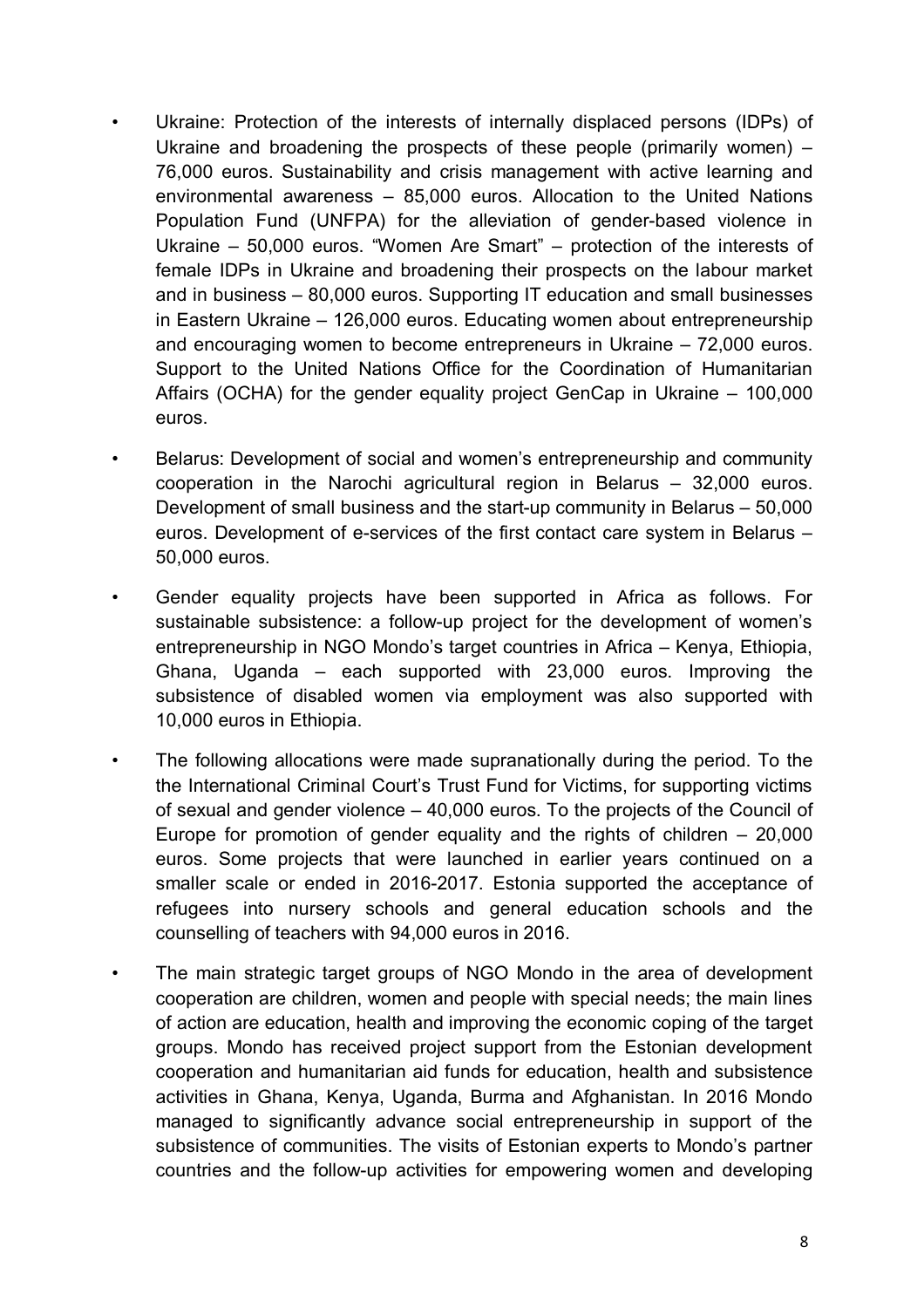entrepreneurship continued in 2016 and 2017. From 2015 to 2017 Mondo continued giving humanitarian aid to the internally displaced persons of Ukraine and expanded the support measures for the civilians who had fled from the civil war in Syria in Jordan, Lebanon and Turkey. The focus remained on the topics of education, health, water and hygiene (Water, Sanitation, Hygiene – the WASH Cluster).

## NGO Mondo: Improving the accessibility and quality of girls' education

- For the eighth year running, Mondo is offering orphans and other extremely underprivileged children the chance to acquire an education with the support of private donations made in Estonia. A record number of children – over 350 – went to school in Ghana, Kenya and Burma with the assistance of Estonians who made donations to the Mondo's Brilliant Fund in 2016. Mondo continued its collaboration with the Ghana Education Service in the Nabdam region. The new girls' school for the senior level of basic school received mathematics and English textbooks thanks to the donations made to the Mondo Brilliant Fund. In total, we distributed 1,000 textbooks to schools in the Nabdam region in Northern Ghana from 2015-2017.
- Since 2016 Mondo has been supporting the children of the Shan minority in Burma in addition to the children in Ghana, Kenya and Afghanistan. They are village children growing up in families whose economic status is poor and who cannot therefore send them to school in Namlan, as this requires large expenditures on food, supervisors, learning materials and consultations. In villages, education is only given until the fifth grade. In addition to supporting children, Mondo also mediates the private donations of Estonia to the rural schools of the Shan. In 2017 the Namlan student home received a solar panel for the donations made by Pae Upper Secondary School, which is used to supply the school with electricity. Rural schools also get materials for conducting lessons.
- For the sixth tear running, the Fatima Zahra School that teaches 250 girls from families of victims of war has been operating near the city of Jalalabad in the Nangarhar province of Eastern Afghanistan. Solar panels have been acquired for the school in addition to helping them carry on with studies. Regular power supply allows the school to organise computer classes for its teachers, most of whom are women.

## NGO Mondo: supporting and empowering women with the help of development cooperation

• Mondo has direct contacts with communities in its partner countries. Direct information and the experience of cooperation make it easier to plan activities to support and empower women and girls. From 2014-2015 Mondo developed an entrepreneurship programme for women, which included the establishment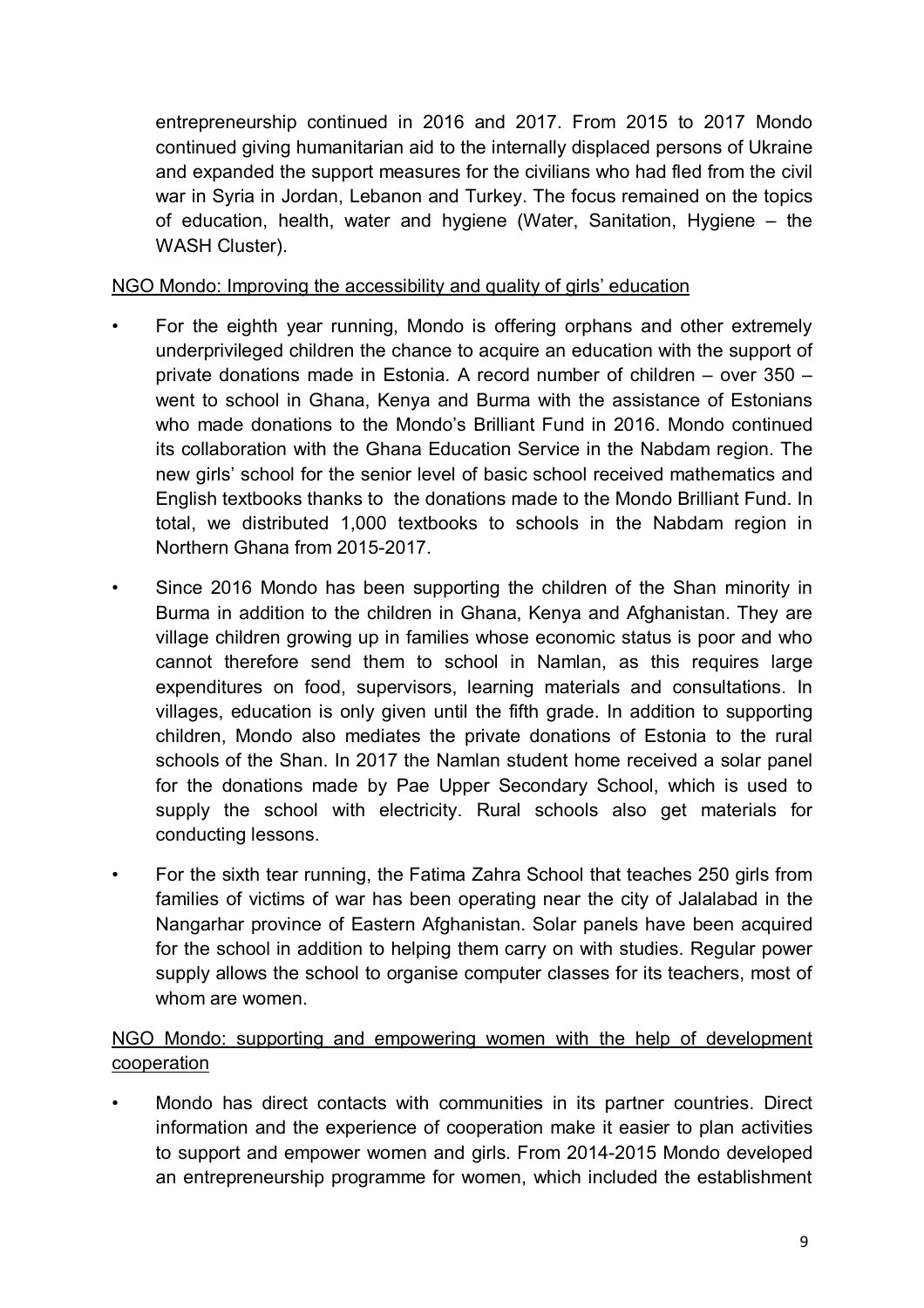if a shea butter production centre and basket-weaving cooperative in the Nabdam region in Northern Ghana, an agricultural and sewing cooperative in the Mumias region in Western Kenya and a workshop and store in Kampala, the capital of Uganda. The cooperatives were developed further from 2016- 2017 using additional funds, training and inclusion of new members. Mondo supported the local market as well as the activities and networking that develop export. The goal is to increase the membership of the cooperatives, as well as the volume and quality of production in such manner that the cooperatives promote employment and independent subsistence via cooperation-based entrepreneurship.

- In the opinion of the Ministry of Foreign Affairs, entrepreneurship promotion activities in the partner countries in Africa have had a visible impact on the livelihoof of local producers: people have been able to use the income earned from the products to take care of the important needs of their families, and the extra income has helped them get better food or take care of the health issues of their family members. People's self-esteem has increased in addition to the improvement of their skills and income, but the main thing is that society is more cohesive and people understand that joint activities can be used to make changes.
- As the general security situation in Afghanistan has deteriorated since 2015, the employees of Mondo haven't been able to visit the country and largely depend on the capability of local partners to carry out the activities. The inservice training for midwives in Mazar-e-Sharif in collaboration with the Tallinn Health Care College continued in 2016. The training was carried out online. The participants learned about the Moodle environment and how to implement the new knowledge in the society of Afghanistan. The main focus was on the health education of schoolchildren (girls). Sixteen midwives completed the "Midwifery and Health Promotion" course and delivered health education lectures to 150 country school girls.
- The organisation of online trainings continued in 2017 with the e-training offered to 30 midwives of the Faryab province, supporting the purchase of equipment for local hospitals and improving the accessibility of information about women's health (a helpline and radio shows) to the local population.
- Mondo's partner built 40 latrines for schools and village centres from 2015- 2016. The plan is to build another 30 latrines in the Faryab province in Afghanistan in the next couple of years. The latrines raise the awareness of schoolchildren and village people of hygiene and protection of the environment.

### NGO Mondo: Counselling and education in human rights issues in Ukraine

• Mondo and its local partners are carrying out development cooperation activities and offering humanitarian aid in Ukraine. In addition to humanitarian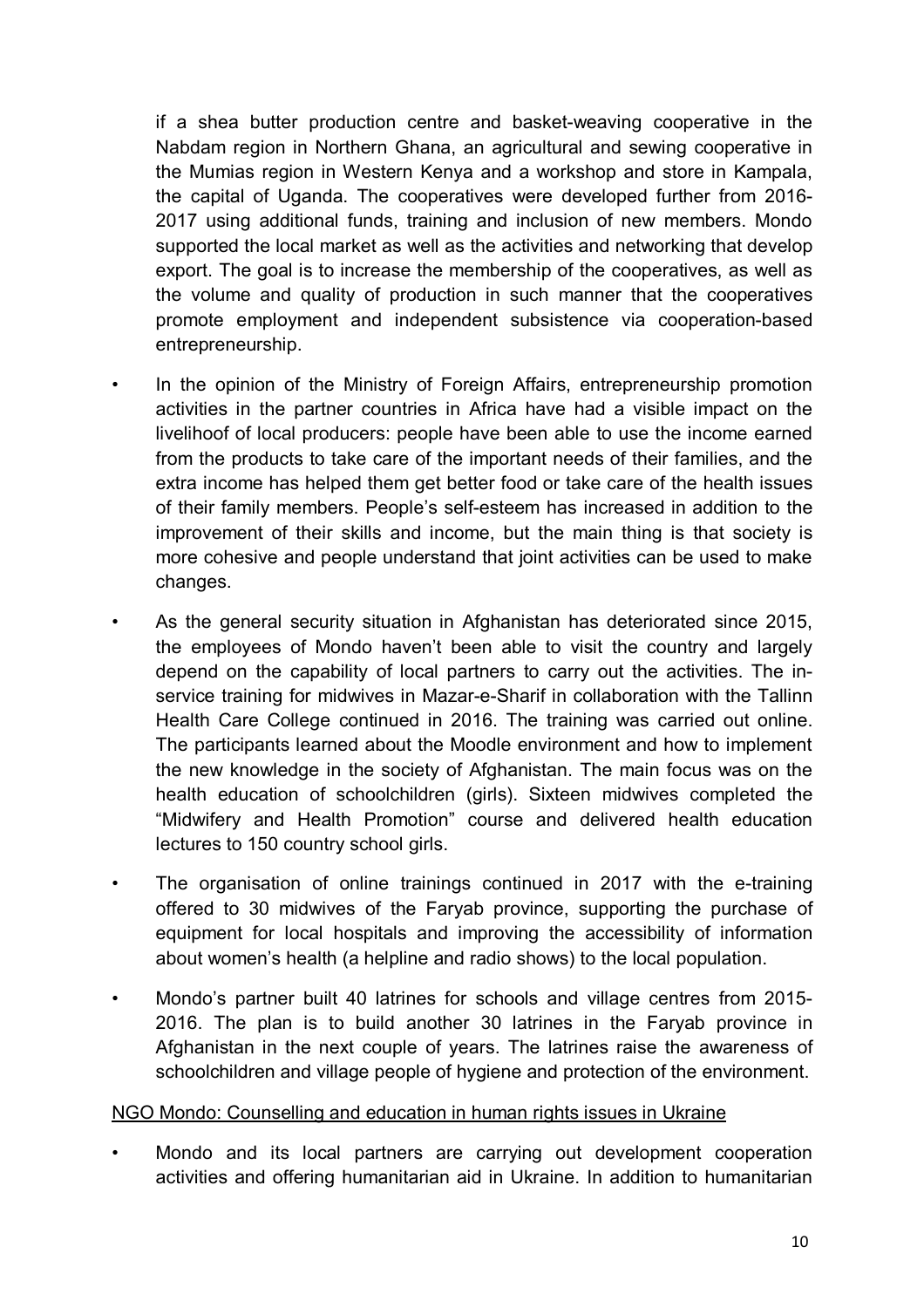aid, which we have been providing in the Donetsk and Lugansk oblasts since autumn 2014, we and our local partner Vostok SOS launched longer-term cooperation for the protection of the rights of internally displaced persons and provision of legal counselling outside Kyiv in summer 2015. We advised 2,350 people in legal issued from 2014-2016. In 2016 we started cooperating with 15 schools in Lugansk oblast in the field of human rights and world education, with whom we're sharing teaching methods and Estonia's experience in the promotion of world education. Advocacy for internally displaced persons continued in Kyiv and the crisis region: press conferences, expert meetings, participation in legislative drafting and advocacy on the enforcement of legislation. We involve Russian-speaking teachers with experience in development education from Estonia in the education activities and this cooperation benefits both sides. Ties of friendship have been created between Ukrainian and Estonian schools. The legal counselling helplines opened in Severodonetsk and Starobelsk operate as a part of the branches of Vostok SOS. Psychological assistance and other education activities for internally displaced persons and the receiving communities is also provided.

### NGO Mondo: Syrian refugees and education activities in neighbouring countries

- Mondo has been supporting Syrian refugees in Jordan, Lebanon and Turkey in collaboration with local partners since 2015. In Jordan, we're cooperating with our Finnish partner Finn Church Aid (FCA) in two of the larger refugee camps in the area (Zaatari and Azraq). In the last three years, Mondo has handed out juice cartons to children, established computer classrooms and organised computer courses for young refugees in the camps. We also helped to cover the football field with artificial grass, where boys and girls alike can play now. In 2017 we established water infrastructure in the Azraq camp, which supports the agricultural activities of the camp's residents.
- Mondo's partner in Turkey is Small Projects Istanbul (SPI), which opened the Olive Tree community centre in Istanbul in 2015. The centre offers language training to Syrian refugees, handicrafts and sewing courses and other activities related to education and livelihood. Mondo will cover for two years the running costs of the centre, including the salaries of the teachers, rent and the supplies required for the activities. In 2017 we sent Estonian volunteer support persons to train at the SPI in order to support their activities and simultaneously improve the competency of the support persons in working with refugees in Estonia.
- Mondo's partner in Lebanon is the Lebanese Society for Educational and Social Development (LSESD), with whom we're promoting the education of the children who have fled Syria as well as the sewing skills of women, so they can earn an income for their families. The salaries of the teachers of the Tahaddi Centre in Lebanon, the costs of organisation of the courses and socio-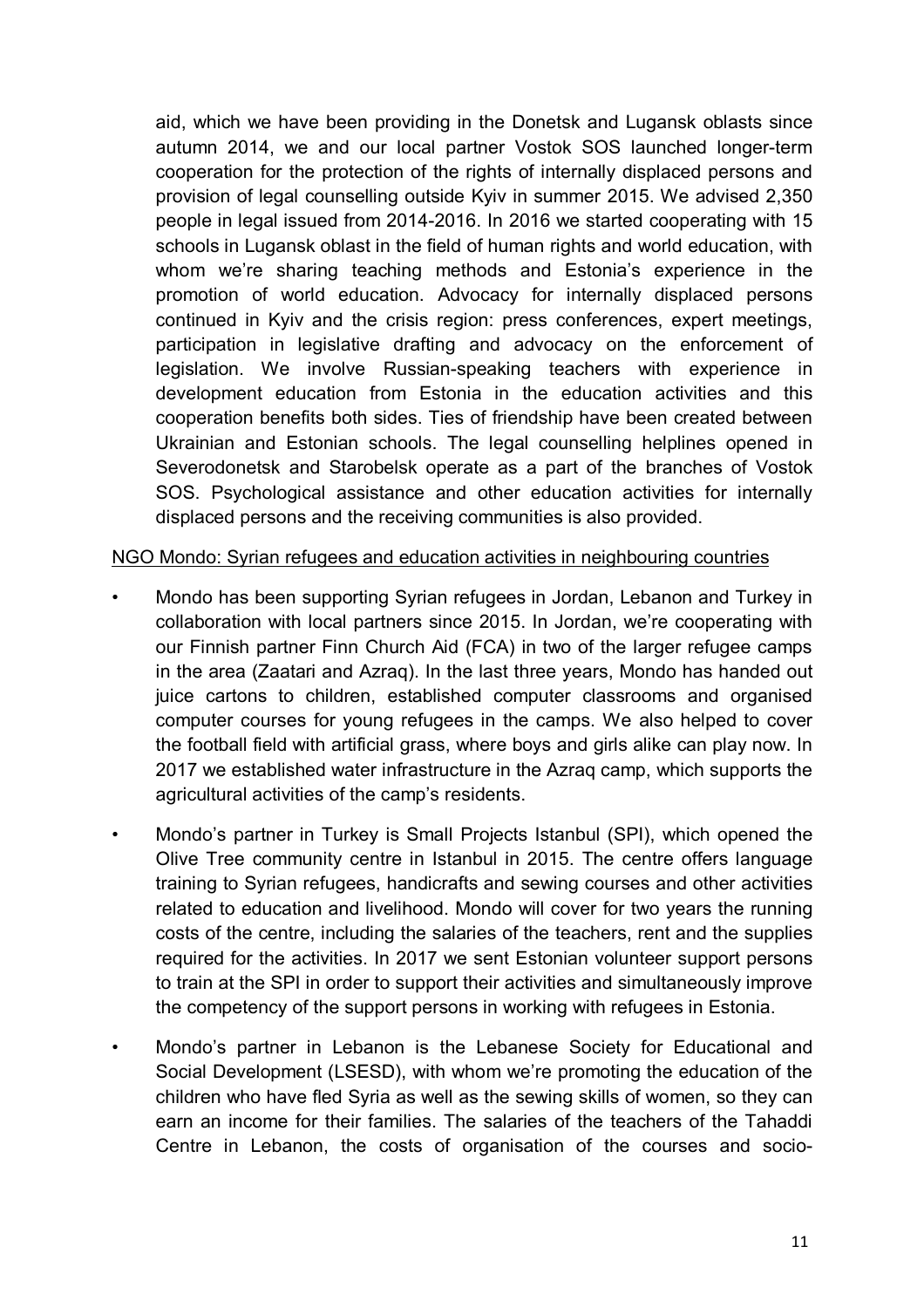psychological counselling and the cost of the hygiene packages for families will be covered with the help of Mondo.

# **2. Cooperation, information exchange and raising awareness at the international level**

- Estonia has participated actively in international cooperation in the field covered by resolution 1325 and has taken the floor in the UN as well as in other organisations (the EU, the Council of Europe, NATO, OSCE). Estonia has given information for the 2017 report of the UN Secretary-General on women, peace and security<sup>3</sup>.
- Estonia belongs to the international network of contact points covering the topic of women, peace and security. The network was initiated by Spain and it was established in New York in 2016; the tasks of the secretariat of the network are performed by UN Women. The objective of the network is to unite the countries that have committed to the topic of women, peace and security  $-$  it's important that the network is geographically diverse and informal. Approximately 60 countries plus non-governmental organisations are members of the network. The meetings of the network take place twice a year: within the scope of the open debate of the United Nations Security Council in autumn in New York and the second time in one of the capitals. There will be a meeting in Berlin in spring 2018, and Namibia has announced it would organise the meeting in 2019.
- Estonia participates actively in the EU task force of resolution 1325, which meets a couple of times a year in Brussels and whose goal in addition to sharing the experiences of the Member States is to support the development of the general policy of the EU on the topics of gender mainstreaming as well as women, peace and security. At the end of 2016 Estonian responded to the EU questionnaire about the implementation of resolution 1325 in the Member States from 2013-2015.
- In addition to the global and EU fora. Estonia also cooperates at the regional level. Since 2017 colleagues from the foreign ministries of the Nordic and Baltic countries (the so-called NB8 cooperation format) responsible for the topic of women, peace and security have been meeting once a year to share their experiences and best practices in an informal atmosphere. The first meeting in Copenhagen confirmed that gender mainstreaming in various areas is an important precondition to the successful implementation of resolution 1325. It's often very difficult to do in practice, as it requires good cooperation between several actors. However, streamlined inclusion of women guarantees better results on missions, in the resolution of conflicts and so on.

<sup>3</sup> Report in English: http://www.undocs.org/S/2017/861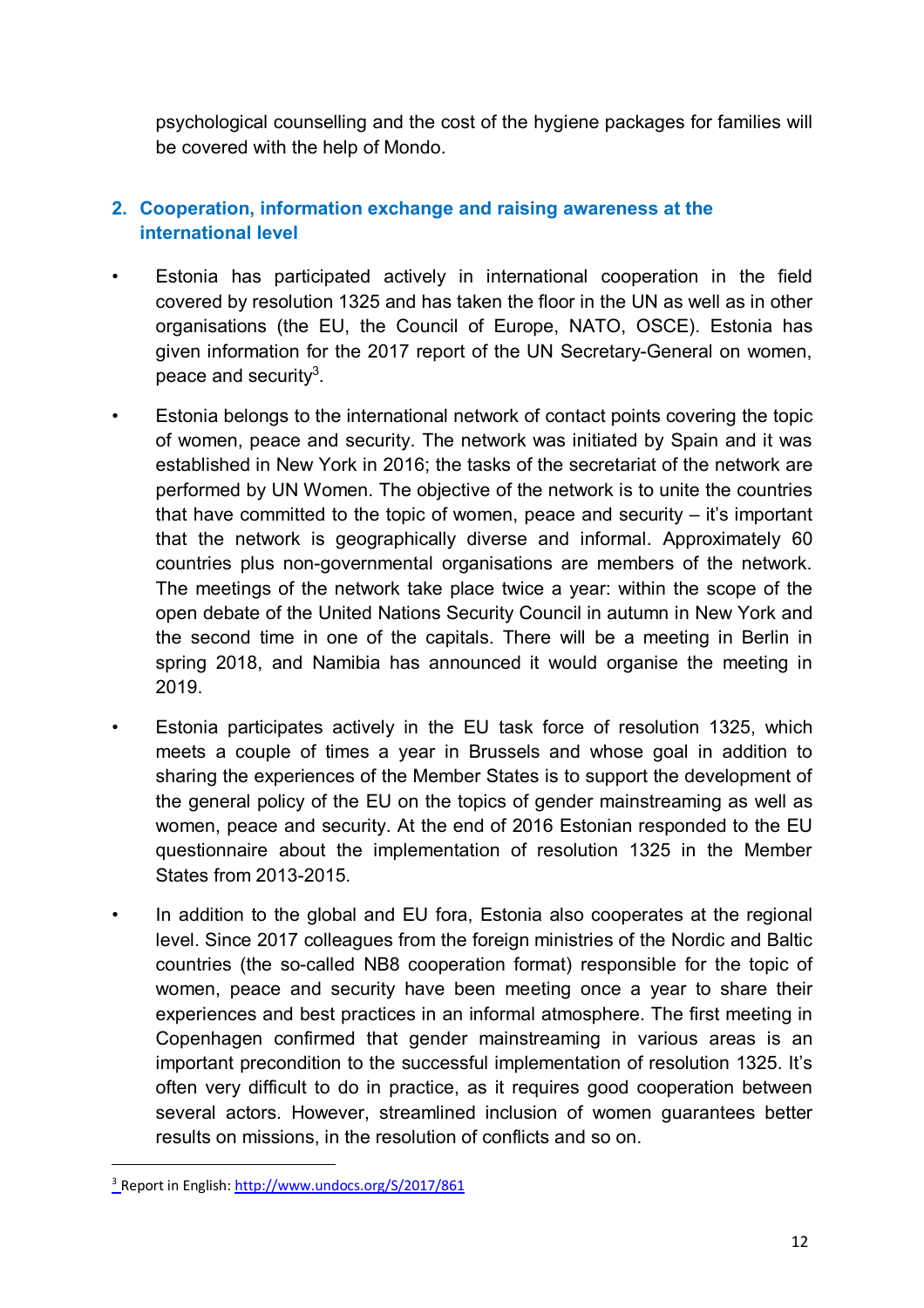- Bilateral consultations with the specialists of resolution 1325 were held in the United Kingdom in June 2015, which was also attended by the representatives of the Ministry of Foreign Affairs of Estonia. The seven meetings held in London focused on the implementation of the resolution and on other topics of the UN and human rights. There were meetings with the representatives of the Ministry of Foreign Affairs, the Ministry of Defence, the parliament and civil society organisations.
- Estonia spoke on the topic of women, peace and security in all open debates of the United Nations Security Council (usually held once a year in October) from 2015-2017. We also took floor on human rights and the empowerment of women and women, peace and security in several public speeches in the UN (New York): 12 times in 2015, 15 times in 2016, and 17 times in 2017. <sup>4</sup> Estonia also belongs to the informal group of friends of women, peace and security in New York, which unites likeminded countries. Among others, the group of friends discusses how to better advance the topic in the UN.
- Estonia strongly supported the work and mandate of the UN Secretary-General's Special Representative on Fighting Violence against Women and the Special Representative for Children and Armed Conflict. Estonia took the floor in their favour every year during the Third Committee meetings of the United Nations General Assembly.
- The representatives of the Ministry of Social Affairs actively participated in important international meetings, including the sessions of the Commission on the Status of Women (CSW), which are held every March in New York. Estonian organised CSW's side events on violence against women in 2016 and 2017. Estonia is the Vice-Chair of the Commission on the Status of Women from 2017-2019, which is an opportunity to work with the issue of the human rights of women even more efficiently.
- A representative of the Ministry of Social Affairs has participated in the Gender Equality Commission of the Council of Europe, in the EU high-level group of gender integration and in the Working Group against Sexism of the Council of Europe.
- Estonia supports the implementation of resolution 1325 in NATO and actively participates in the respective working groups and committees. A new action plan for resolution 1325 was adopted by NATO in 2016. By updating the action plan<sup>5</sup>, NATO considerably specified and expanded its activities in the area of gender equality. In addition to the allies, 26 partners that joined the action plan

<sup>4</sup> All Estonian statements in the UN in New York are available on the website of the Estonian permanent representation to the UN: http://www.un.estemb.org/statements\_articles

 $5$  Information about the activities of NATO on the topic of women, peace and security: https://www.nato.int/cps/en/natohq/topics\_91091.htm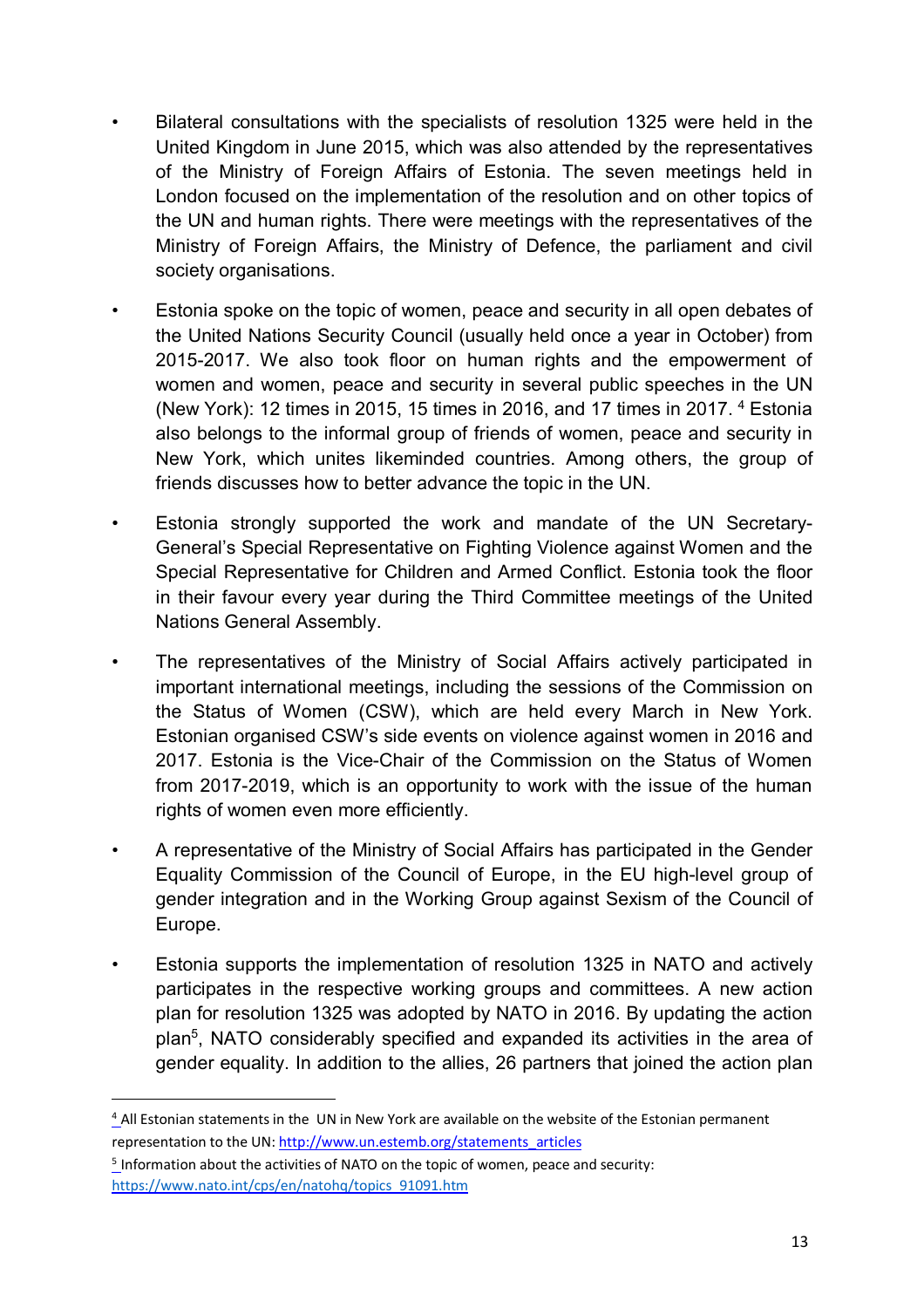at the Warsaw summit (55 countries in total) are involved in its implementation. The action plan was prepared on the principle that makes it possible to add the provisions and activities of resolution 1325 to it as the principles, objectives and obligations of NATO, thereby being directly associated with international law and compliance with standards.

- Fifteen years passed since the adoption of resolution 1325 in 2015 and to mark this, UN Women carried out its global study "Women, Peace and Security" (implementation of resolution 1325 of the Security Council). Estonia supported the study with 15,000 euros and also provided its data. The goal of the study was to identify what had and had not been done in relation to the implementation of resolution 1325 globally. A report and proposals were prepared on the basis of the results to ensure the implementation would be more efficient at both the international and national levels in the future. The study also helped to highlight further the issues related to women, peace and security<sup>6</sup>.
- Estonia emphasises the importance of paying attention to the aspects of resolution 1325 and the implementation of the respective actions in the context of the Statute of Rome of the International Criminal Court (ICC). Since women are the largest group among victims of sexual violence, the fight against impunity must include the increased participation of women in peace and security activities. Estonia supports the principle that the implementation of resolution 1325 and its follow-up resolutions should be under the constant attention of the UN.
- The persons who have participated in the missions in the area of government of the Ministry of the Interior have received the necessary trainings to participate in missions, which also covers the topic of gender equality. The total number of participants is 15 and some of them are still on missions.
- In 2015 the share of women on civil missions was 29% (seven women, 17 men), in 2016 it was also 29% (six women, 15 men) and in 2017 26% (five women, 14 men).
- At the international level of the area of government of the Ministry of Defence, especially in the context of international operations, the principles of resolution 1325 have been covered more modestly than other issues, but attention to the resolution is increasing. It is important to Estonia to continue participating actively in discussions of resolution 1325 in order to establish its topics in the subject matter of international operations for the long term.
- In 2016, NGO Mondo started to pay special attention to the role of women in politics and business. In the same year, Mondo's representatives participated in

<sup>&</sup>lt;sup>6</sup>Study in English: http://wps.unwomen.org/pdf/en/GlobalStudy\_EN\_Web.pdf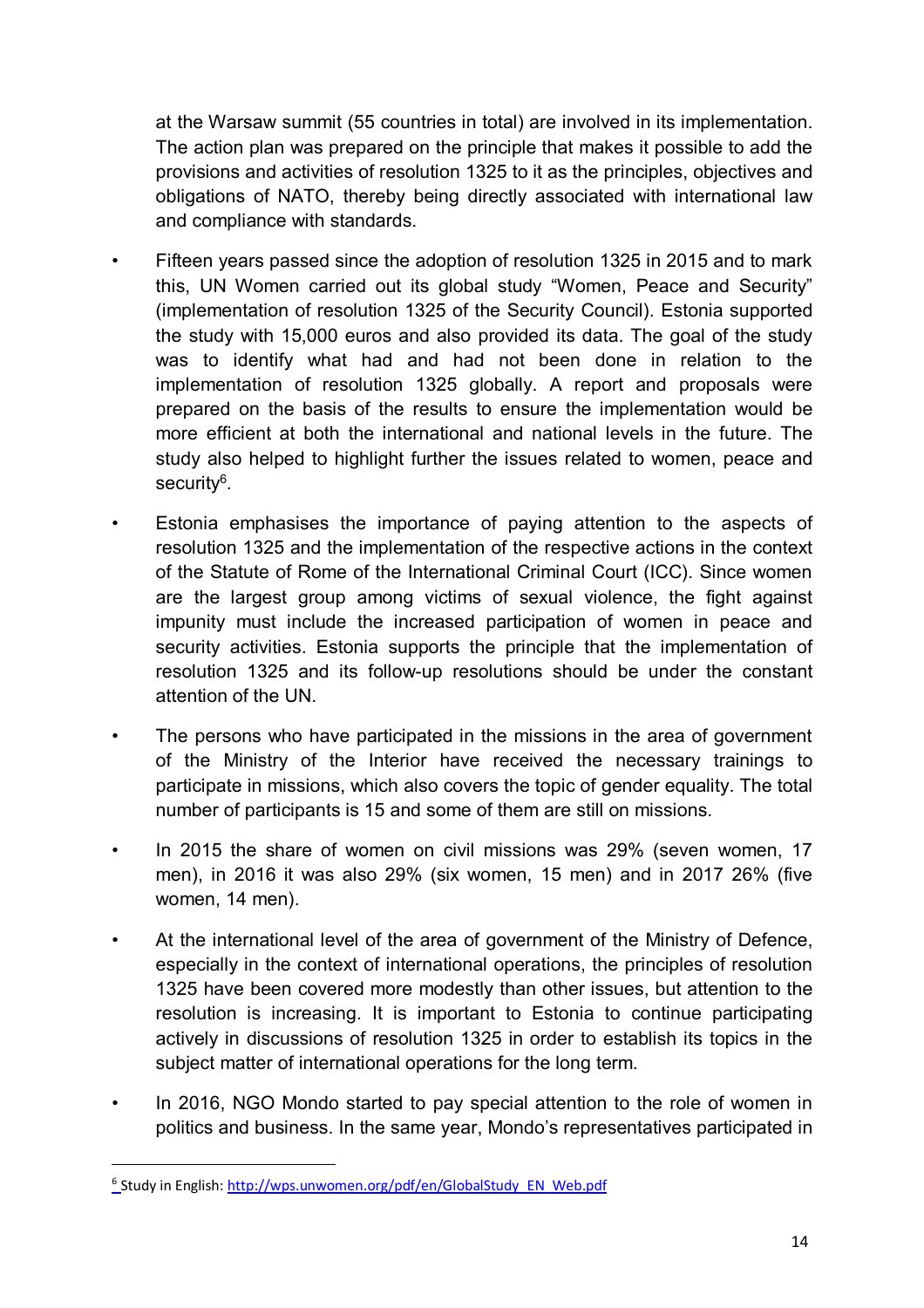the international women's conference "Women Deliver" in Copenhagen, which focused on the issues concerning the health of girls and women. In summer 2016 Mondo organised a discussion about motherhood called "Motherhood Across the World: a Burden or a Privilege?" at the Paide Opinion Festival, where participants from Norway, Afghanistan, Somalia and Sweden discussed the rights and obligations related to having children in different parts of the world. *Eesti Päevaleht* published a special paper on women and development before the festival. The participants in the seminar "Women in Politics: the Weaker Sex or Strong Influencers?" organised in the Estonian Parliament discussed the opportunities women have to have a say in decision-making processes globally and what the respective experience in Estonia is like. Mondo took a broader look at the role of women in community initiatives, implementation of social changes and participation in decision-making in other ways.

• In 2016 the Estonian Atlantic Treaty Association was elected to the NATO Civil Society Advisory Panel on Women, Peace & Security (CSAP), which deals with resolution 1325. Participation in the working group gives NGOs a good opportunity to make proposals about the implementation of the NATO action plan on women, peace and security and helps to raise awareness of the international community on Estonia, the objectives of Estonia and its activities in this field. Head of the Estonian Atlantic Treaty Association Krista Mulenok participated in the second annual meeting of the CSAP from 1 to 3 October 2017.

## **3. Raising awareness at the national level**

- The Government of Estonia approved the Welfare Development Plan 2016- 2023 in 2016. One of the main objectives of the document is that women and men have equal rights, obligations, opportunities and responsibilities in all spheres of social life. The measures range from increasing awareness to legal changes.
- Estonia ratified the Convention on preventing and combating violence against women and domestic violence of the Council of Europe (the Istanbul Convention) in 2017. Protecting the victim and strengthening the understanding that the victim is never to be blamed for what happened to them are very important aspects of the convention. Joining the convention directs more attention to preventing violence against women – campaigns for raising awareness, training, development of teaching materials for schools, provision of support services, counselling for victims, promotion of the equality of women and men, etc. Several important amendments to the Penal Code and the Victim Support Act were made as a result. The convention and the legal amendments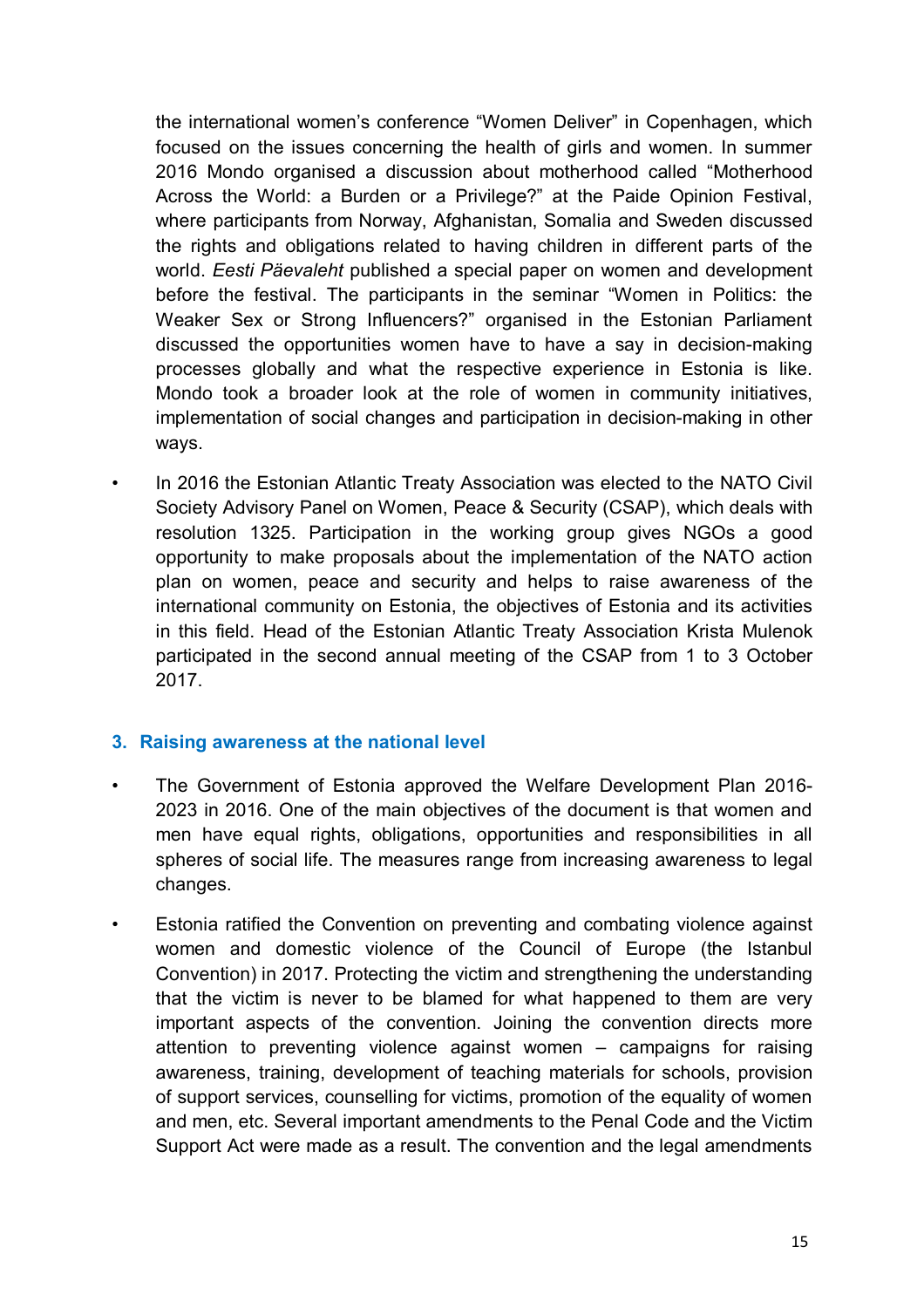have been introduced at various conferences and training events and in the media.

- The Ministry of Social Affairs organised during three years training events of two to eight days on the topics of gender violence and trafficking in human beings as well as an international conference in the area of trafficking in human beings. There were about 200 participants. An information day about the amendments to the Victim Support Act for women's shelters was also organised and was attended by 19 people.
- The Ministry of Social Affairs has organised gender integration training for the policymakers of ministries. The training gave a good overview of gender equality and gender integration, but practical exercises in the policy area were also solved at the training event. The training took place in 2015 and the next gender integration training for policymakers is planned for winter 2017/18.
- Human rights and their protection with the help of international cooperation is covered in the current school curriculum, in the context of recent history.
- Gender equality is an underlying principle of the national curriculum of basic schools and upper secondary schools, which must be relied on when shaping the learning environment. The Ministry of Education and Research and the University of Tartu will train at least 40 teachers of personal, social and health education in 2017 and 2018 to use the science-based handbook "Expect Respect" about the prevention of dating violence.
- The activities of the UNESCO school network and the distribution of global citizen's education via NGO Mondo, which also covers the topics of international security, is supported from the general education programmes of the Ministry of Education and Research.
- The experts who participate in missions have received the necessary training. The mission experts of the Police and Border Guard Board have been separately informed about resolution 1325. The subject matter of gender violence, human rights and equality is a part of the training given to the experts participating in missions. The Rescue Board participates in urgent missions on the basis of the Participation in International Civilian Missions Act. Everyone who joins the Estonian Disaster Relief Team (EDRT) passes the basic training offered by the Estonian Academy of Security Sciences, which also covers cultural differences.
- According to the public opinion surveys carried out on the order of the Ministry of Defence twice a year, the number of people who support giving women the possibility to perform the conscript service has increased. All in all, the public opinion surveys carried out in recent years indicate that the voluntary participation of women in military defence force has become the norm for the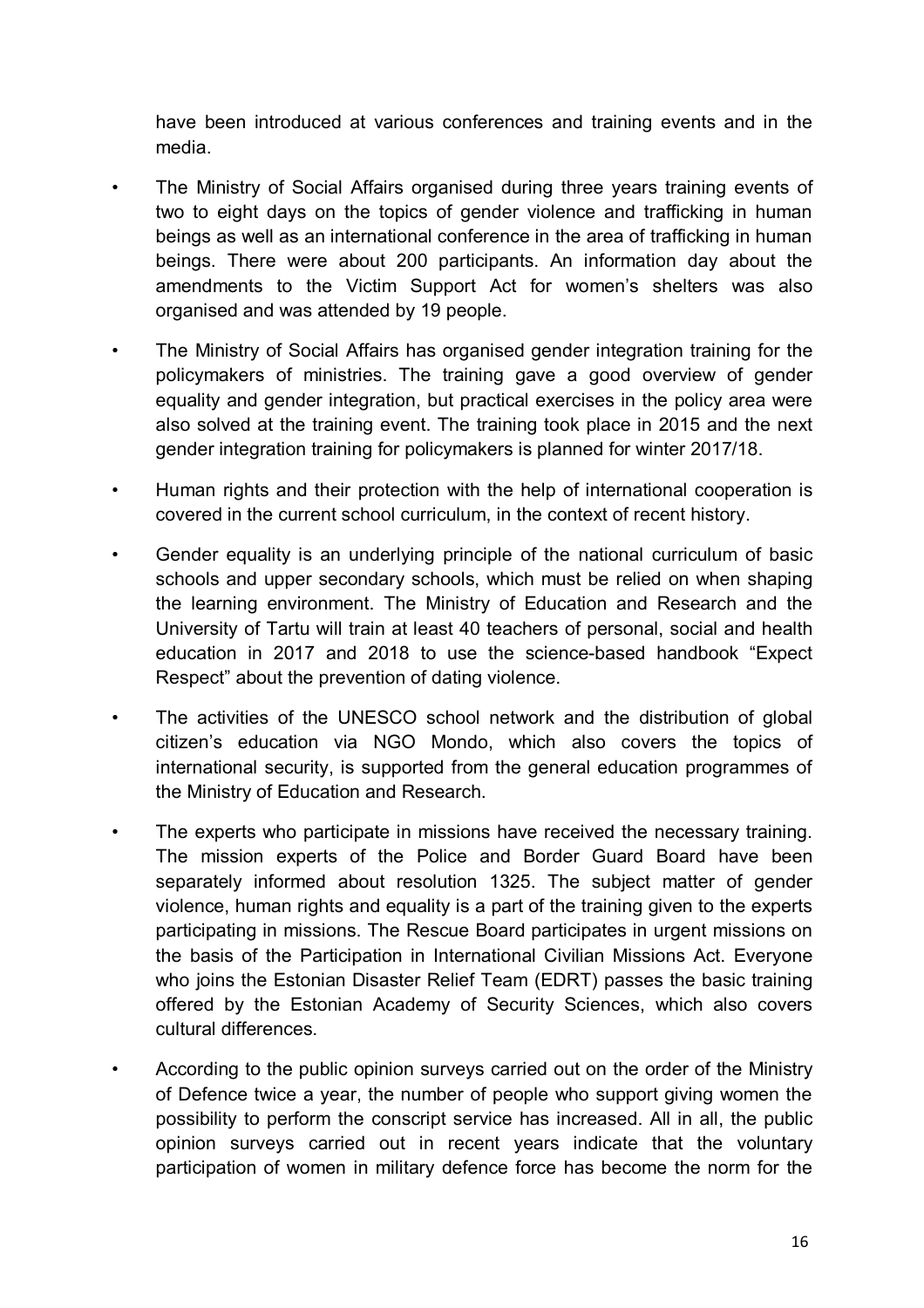majority of the population. However, about half of the population still doubts whether women could cope with the service equally to men and should be appointed to all positions, including in combat forces. Thus, it can be said that it is possible to increase the social support to women who have chosen to serve in the Defence Forces. Whilst 90% of the population support a general compulsory conscript service, the voluntary participation of women in military defence is clearly less supported, which probably mainly hinders the number of women voluntarily undergoing the conscript service.

- The topics of resolution 1325 are integrated in the training of noncommissioned officers and officers, especially the training offered before operations. They are mainly covered in legal and cultural training and training about the culture of the region of the operation given before the mission, which includes topics such as human rights and gender equality, humanitarian law, violence against women and trafficking in human beings.
- The objectives of resolution 1325 and actions on the Estonian and international stakeholders are introduced in the Baltic Defence College. As an international institution of education, the college offers English study modules or submodules on topics such as human rights, international humanitarian law, violence against women and trafficking in human beings.
- The Estonian Women's Studies and Resource Centre organised the conference "20 years from the fourth global women's conference 'Women for gender equality, development and peace' of the United Nations" in Tallinn in autumn 2015. Minister of Foreign Affairs Marina Kaljurand spoke about women, peace and security at the conference.
- The Estonian Atlantic Treaty Association in cooperation with the Ministry of Defence, the NATO headquarters and the Friedrich Ebert Foundation have organised the series of events on "Women, peace and security" since 2012. The Association has dedicated each event to a specific aspect of the framework of women and security. The event is co-funded from the general education programme of the Ministry of Education and Research to raise the awareness of teachers of history and civic studies of broad-based national defence.
- In 2015 the Estonian Atlantic Treaty Association organised three round tables on the topic of "Women, peace and security" in Tallinn and a conference in Narva. The events focused on the role of women in politics and Estonian society, the situation of women in Ida-Viru County and the broader impact of resolution 1325. The project was a contribution to the implementation of the Estonian action plan of resolution 1325. The round tables had 30-40 participants on average (excl. the conference in Narva, which had 100 participants), who represented the Defence Forces, the public sector and the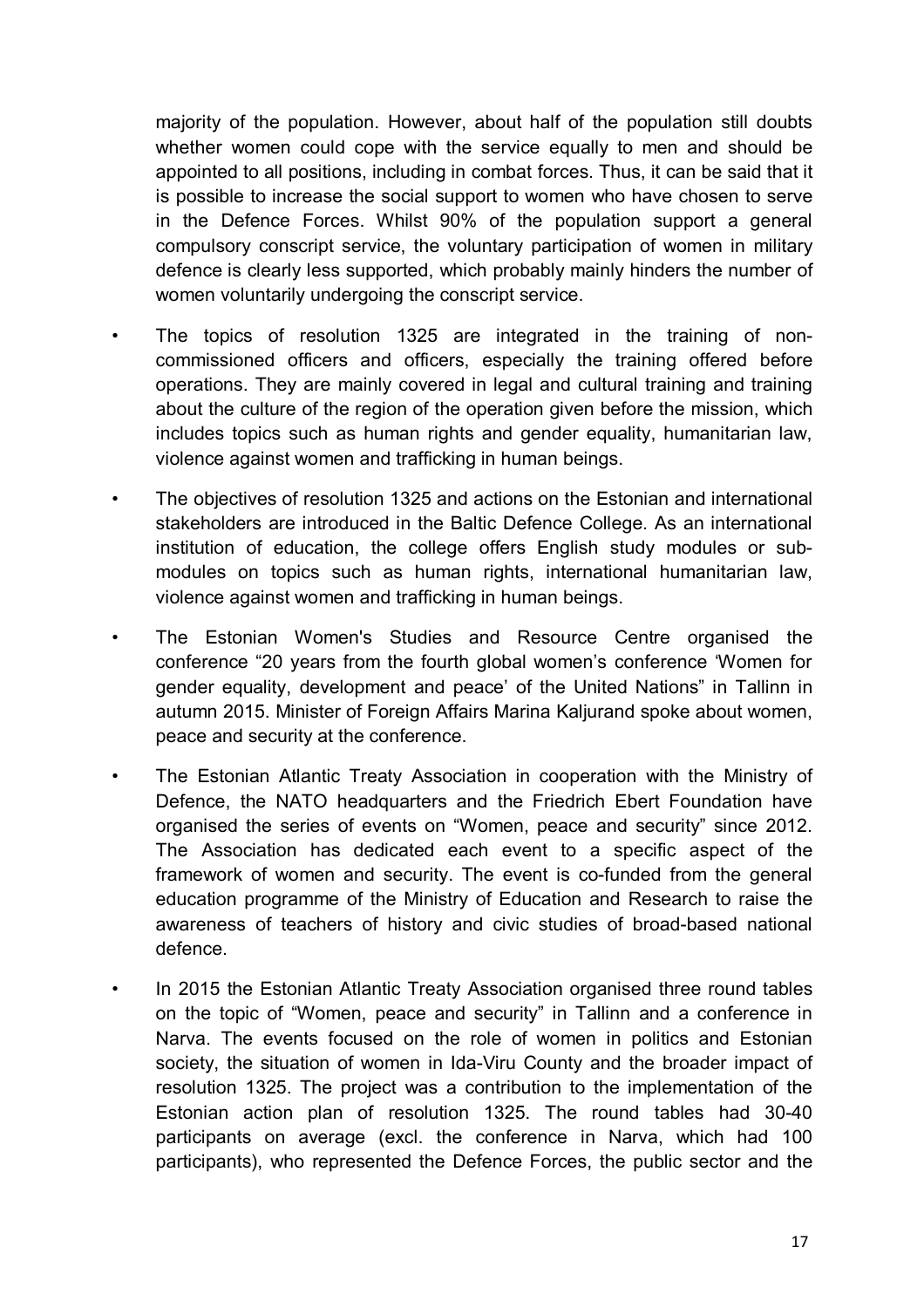civil society, as well as representatives of media. The first round table was held on 10 February and its topic was "More Women in Politics?!". The International Women's Day was celebrated with the conference "Women and Security" held in Narva on 8 March. The round table on the topic "Gender Equality. Woman as a Leader – Does Estonia Need a Female President or General?" was held on 26 May. The last round table was held on 6 October and it focused on the topic "The UN Resolution 1325 - Impact in an Equal Society".

- As of 2016, the Estonian Atlantic Treaty Association changed the traditional series of the "Women, Peace and Security" round tables to a larger thematic conference held once a year. The annual conference "Women, Peace and Security" was organised in collaboration with the Ministry of Foreign Affairs, the Friedrich Ebert Foundation and the NATO headquarters on 11 March 2016. The conference was held at the Ministry of Foreign Affairs. The speakers included the Minister of Foreign Affairs Marina Kaljurand, the Ambassador of Canada to Estonia Alain Hausser, Member of the European Parliament Urmas Paet, and Commander of the Estonian Defence League Brigade General Meelis Kiili. Ambassador Marriët Schuurman (NATO Secretary General's Special Representative for Women, Peace and Security from 2014-2017) spoke via video link from the NATO headquarters. The objective of the conference was to introduce resolution 1325 to the general public and the target group of the event consisted of the networks of NGOs contributing to the activities of resolution 1325 in Estonia, other NGOs, embassies and the relevant ministries.
	- The annual conference "Women, Peace and Security" was held in the conference hall of the Riigikogu at the initiative of the Estonian Atlantic Treaty Organisation on 10 March 2017 and it was preceded by the opening reception of the Chancellor of Justice on 9 March. International experience of the role of women in maintaining peace and security and the contribution of Estonia to this were discussed at the meeting. The objective in 2017 was to include teachers in the conference in addition to representatives of NGOs and the officials involved in the implementation of the action plan, as it's important for teachers and educational workers to be informed about this field. The objective of the conference was to explain the significant role of women in guaranteeing security and to draw attention to the situation of women in situations of crisis. One of the objectives of organising the conference was to start a discussion of the importance of the inclusion of women in guaranteeing peace and security in the global and local perspectives. The general public could observe the event via an online broadcast.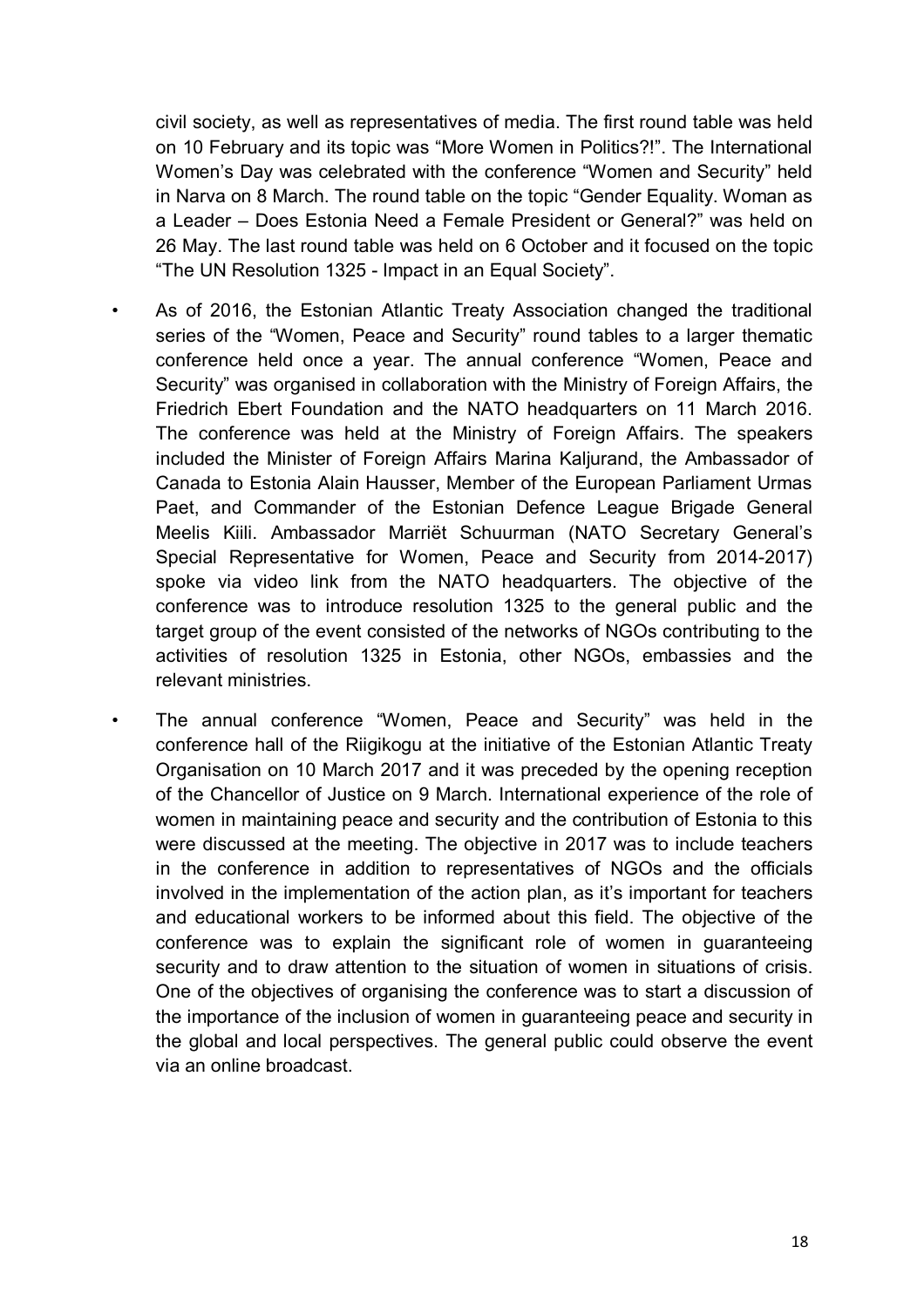### **4. Inclusion of women in positions related to peace and security in Estonia**

The principles of gender equality are followed in recruitment and promotion in the area of government of the Ministry of the Interior. However, no special selection based on the gender has been made upon recruitment, as the existence of professional skills is the precondition.

#### Official policy "Women in the Defence Forces" of the Ministry of Defence

- In addition to the regular activities related to the topics of resolution 1325 in the area of government of the Ministry of Defence, the latest big success is the elaboration and approval of the the official policy "Women in the Defence Forces". Although some of the measures arising from the policy and the possibilities for the participation of women in the Defence Forces have already been implemented, this policy will perpetuate the topic in the area of government of the Ministry of Defence and create the preconditions for systematic and targeted follow-up activities. The objective of the policy is to create a general background for the topic and a broader basis for social discussions, thereby shaping and introducing attitudes and encouraging women to participate more in military service. The area of government of the Ministry of Defence proceeds from following principles in the inclusion of women in military defence:
	- national defence is the joint effort of all citizens and the whole society, which is why men and women are expected to contribute equally to defence;
	- society in general must equally support and recognise the contribution of men and women to social life and guarantee equal career opportunities irrespective of gender;
	- there are no specialities or positions in the Defence Forces or the Defence League where the participation of women is restricted or preferred due to their gender, and equal requirements and conditions apply to all members of the Defence Forces irrespective of gender. The separate norms in the physical preparation tests of the Defence Force will remain an exception.
	- The following measures are implemented to achieve this goal and implement the principles:
		- information is provided in order to change social attitudes and guarantee support for the military service of women;
		- the awareness of women of the option of military service will be raised;
		- the women who voluntarily enter the military service will be able to serve in all military units that prepare reserve units;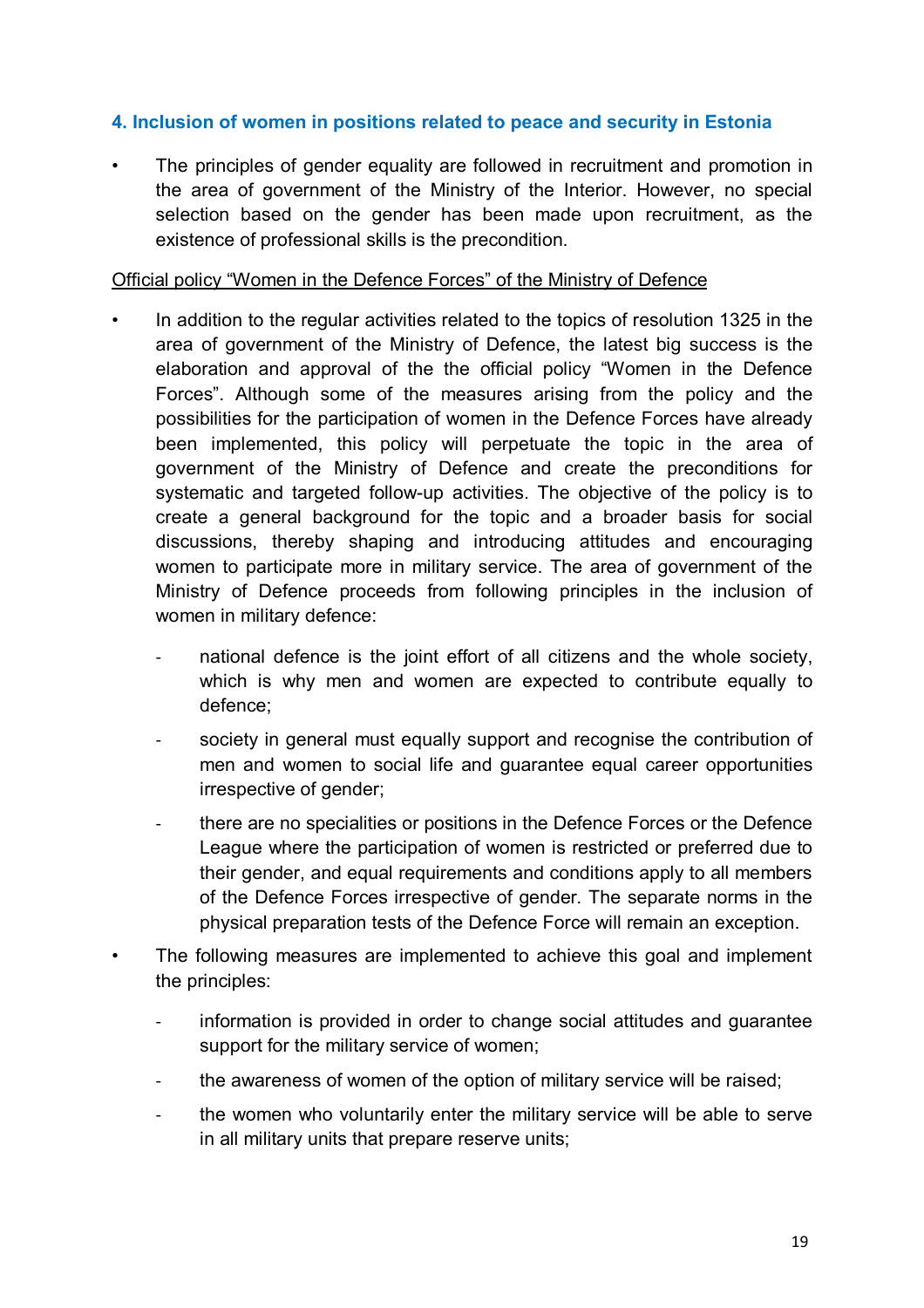- it is guaranteed that the person's motivation as well as their physical and mental abilities are taken into account when the military specialities of male and female conscripts are assigned;
- female conscripts are guaranteed the necessary organisational and living service conditions in military units, and uniforms and individual equipment will be developed or adjusted;
- the target group of the policy and the Defence Forces are asked to give regular feedback to identify and remove possible obstacles to the participation of women in military service.
- The permanent campaign "Women into Uniform" (*Naised vormi*), which promotes the participation of women in the Defence Forces, was launched within the scope of the policy in 2017. The funds for the campaign were allocated from the area of government of the Ministry of Defence. The web portal "Naised vormi<sup>7</sup>" will be created within the scope of the campaign in 2018. Different events will be regularly organised to support the policy (e.g. meetings with stakeholders and target groups to explain the campaign). A public opinion survey will be ordered twice a year to assess the attitudes of society towards the inclusion of women in the Defence Forces.
- The broader objective of the campaign is to change society's attitudes towards the conscript service and military service of women. The campaign must shape the public opinion in such a manner that all people are welcome to participate in national defence irrespective of their gender, and speak of the benefits of the broader inclusion of women in military service. The increasing participation of women in military service must gradually become the new norm.
- The campaign normalises the participation of women in national defence and conscript service by presenting a positive example (preferably by the leaders and also outside the ordinary specialities), exposing myths, valuing the knowledge and experience gained during the time contributed to conscript service (the experience of coping in critical situations, awareness of contributing to national defence, leadership experience, improving physical form and endurance, and further career opportunities).
- Outdoor advertisements and social media will be used in the campaign and will be supported by media activities. Pubic figures who have performed conscript service and/or are members of the Defence League are included in the campaign. They will help draw attention to the campaign, and their participation in it will attract the attention of the target group and be an extra motivator to them. Spokespersons who are persons of authority to the opinion leaders of the target group (parents, teachers) will also be included.

<sup>7</sup> https://www.kra.ee/naisedvormi/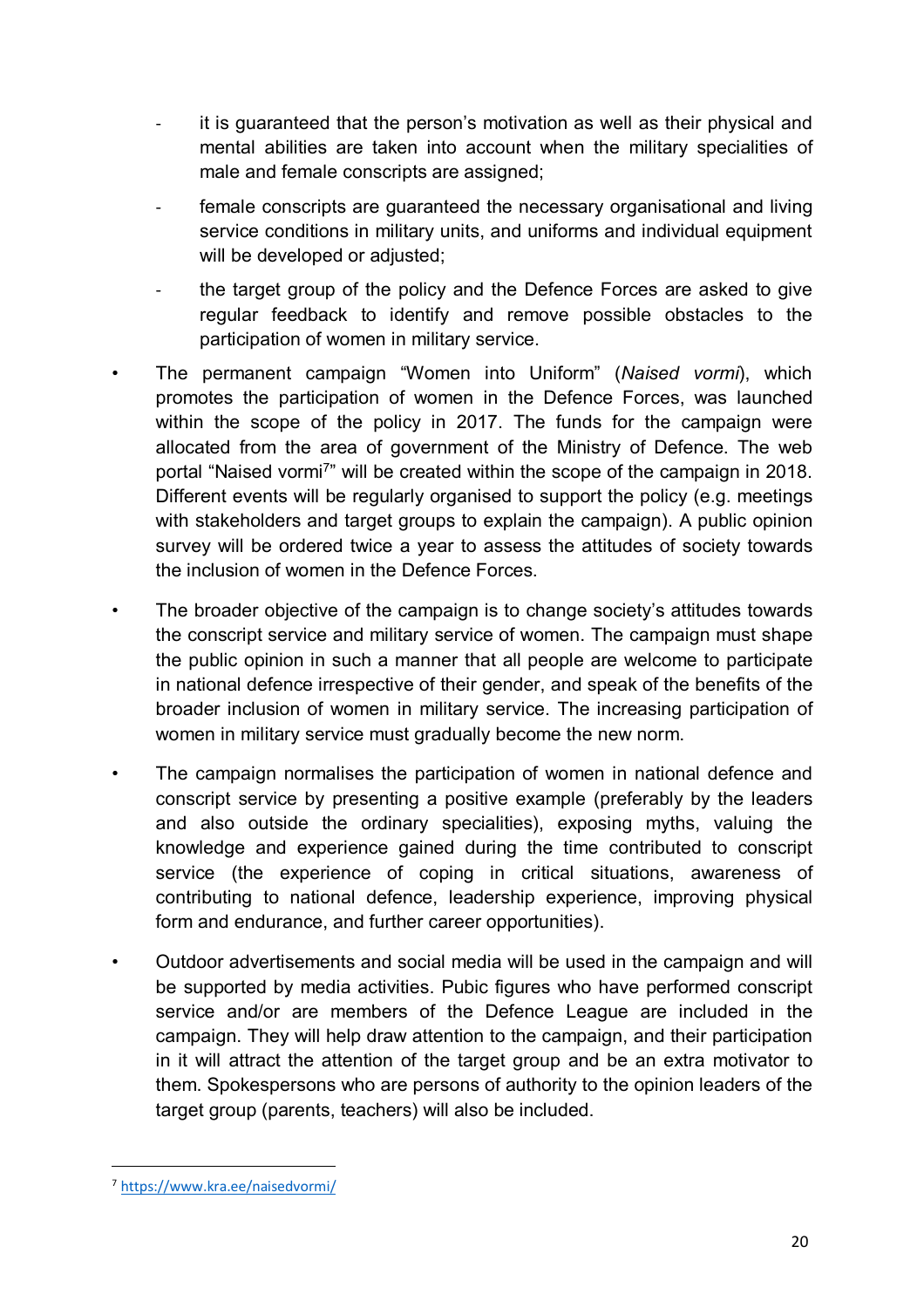- At the same time as the campaign, the Defence Forces and the Defence League will work on internal communication by using seminars, focus groups, brainstorming, etc. Defence- related publications like *Sõdurileht, Sõdur* and *Kaitse Kodu!* will continue to cover the topic by showing women in service and using them as authors.
- The Ministry of Defence updates the Facebook page "Women in Defence Forces" and keeps the topic in the public eye using the opportunities to speak in mainstream media and initiating discussions of equality and the role of women in defence forces.
- In order to raise awareness, agencies in the area of government of the Ministry of Defence will be able to use the existing means to raise the awareness of young people of national defence and military service – the optional subject of national defence in schools and the activities of the Recruitment Centre of the Defence Resources Agency at schools, fairs and elsewhere. The national defence textbook will be updated in 2017-2018. The chapter on military service will be more thorough in the new version and it will have a sub-chapter that focuses on the ability of women to participate in conscript service. The knowledge and skills of national defence teachers in the popularisation of conscript service among female and male students will also be improved.
- The Facebook page "Women in Defence League" has also been active since November 2016 and will become the central social media channel covering news, information and recommendations to women interested in contributing to national defence as well as the experiences and recommendations of female conscripts about completing the service as smoothly as possible.
- In order to improve the organisation the service of female conscripts, answer questions and solve problems operatively and at the grass-roots level, we will continue with and expand the practice already to some extent present in military units according to which a mentor for female conscripts will be appointed from amongst active female members of the Defence Forces, whose duty is to answer possible specific questions at the start of the service and later regularly request feedback from female conscripts and solve any possible problems.
- Until the end of 2017, the ability of female call-up selectees to perform the service was limited to the Kuperjanov infantry battalion of the 2nd infantry brigade and the military units of the 1st infantry brigade based in Tapa. The division of call-up selectees and female persons between military units in 2018 was established on the basis of the Military Service Act with Regulation No. 22 signed by the Minister of Defence on 18 October 2016, and unlike the former conscript distribution plans, the regulation makes it possible to accept female conscripts to all units that train conscripts and to do this at each of the three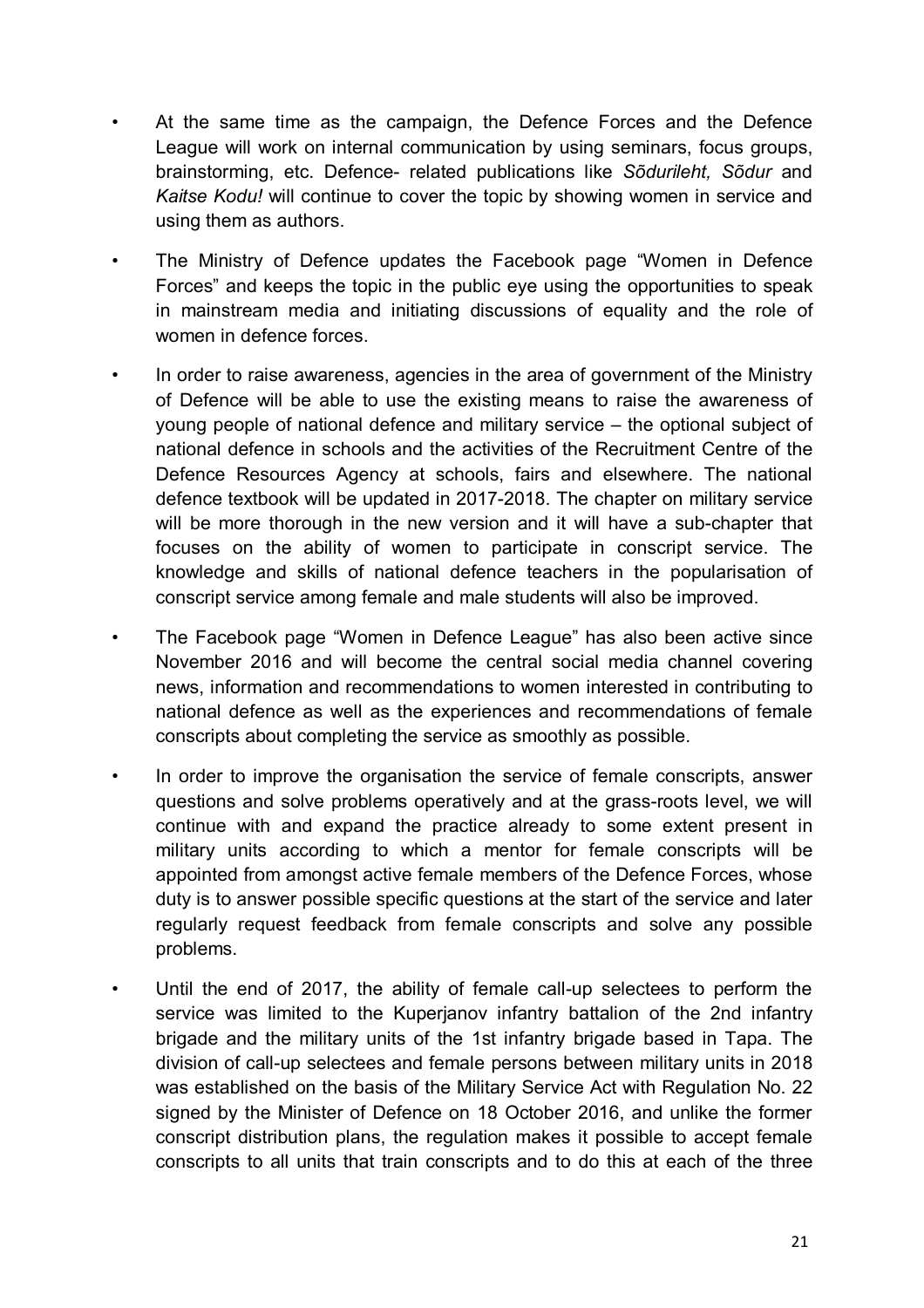times when new conscripts are invited to perform conscript service. The regulation stipulates that up to 108 female selectees will be called up to military service. The former regulations stipulated that only up to 30 female persons will be called up to conscript service. The amendment to the regulation ends the situation at the level of the regulation of the Minister of Defence where the ability of women who voluntarily enter military service to choose their place of service is limited to just two structural units. The opening of all military units increases the possible number of female call-up selectees, as they will be able to choose the military unit, type of weapon and speciality that seems the most suitable to them.

- The practice of appointing female conscripts to positions will be amended. The objective of the measure is to create a simple and unambiguous procedure in the Defence Forces on the basis of which both male and female conscripts would be appointed to positions after they have completed basic military training and which, as such, would be understandable to conscripts as well as the active members of the Defence Forces that make the selection.
- Until now, the military units of the Defence Forces have generally proceeded from the principle that female conscripts are accommodated separately from male conscripts and have separate sanitary rooms. Based on the example of Norway and Sweden, the military units of the 1st infantry brigade have started accommodating female conscripts in the same rooms in the barracks as male conscripts. As all of the military units will be open to female conscripts as of 2018, it is necessary to establish clear principles for how the accommodation of female conscripts and other similar questions will be resolved.
- The experience of other countries and the feedback given by women who have served in the Estonian Defence Forces and Defence League indicate that the standard outdoor uniform elements and individual equipment (harnesses, backpacks) are not often compatible with the size and shape of women's bodies. One the one hand, this makes training and the performance of tasks more difficult and on the other hand, it lowers the level of comfort and may be negative from the viewpoint of the satisfaction and motivation of the member of the Defence Forces. Thus, one of the measures is to acquire suitable uniforms for women or to adjust the existing uniform sets at the start of the service. The ability to adjust the individual equipment sets of members of the Defence Forces is also analysed.
	- In order to monitor the situation in the organisation of service by female members of the Defence Forces, identify possible problems and assess the efficiency of the policy measures, we will regularly request feedback from female members of the Defence Forces – both conscripts and active members of the Defence Forces. In the case of female conscripts, the main mechanism of requesting feedback will be the complex survey carried out among all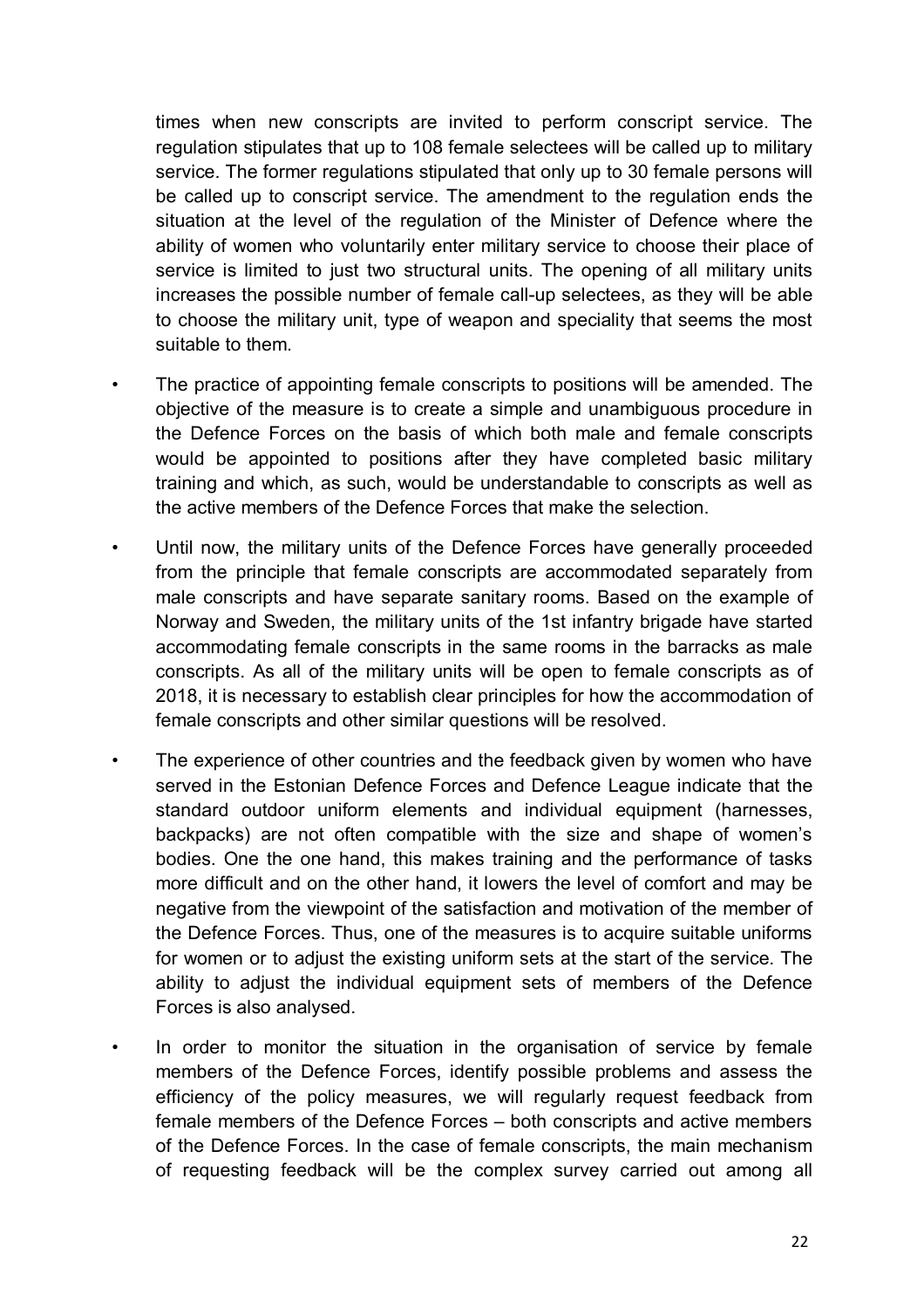conscripts by the Centre for Applied Research of the Estonian National Defence College and the University of Tartu as of 2016, which is used to study the motivation of the conscripts, their satisfaction with the service and other issues. The first feedback survey among female conscripts was carried out in 2017 on the order of the Ministry of Defence, and they will be regularly carried out in the future.

## Participation of women in the Defence Forces

• In the end of 2017 the share of women among the active members of the Defence Forces was 10% in positions of commanding officer and specialised positions alike. The average age of female active members of the Defence Forces was 35.6 years. Women have served in the Defence Forces since their recreation and at all levels of leadership. The number of female conscripts has increased every year and will continue to increase in the coming years as well. Proceeding from specialised and military training, the women in active service can participate in operations on the same bases as men. This opportunity is used, although the share of women in operations is still considerably lower than the share of men. Twenty women have taken part of operations lasting longer than three months in the last five years (2012-2017), which comprises 2.55% of the total number of persons who have been on missions. The actual participation of women is also influenced by the culture of the target country of the operation, the tasks assigned to the unit and whether there are women with the required training in the Estonian unit preparing for a particular mission. The policy "Women in the Defence League" should also promote the dispatch of women to operations in the long term. Those who participate in operations follow the codes of conduct of international operations, and supervision of compliance with this obligation is guaranteed at the level of leadership of the operations. Investigations are carried out if any breaches of rules are identified.

# **5. Increasing the efficiency of cooperation and information exchange in Estonia**

- The state agencies and NGOs that have been involved in the implementation of the action plan of resolution 1325 have met when necessary, but at least once a year, in order to exchange mutual experiences.
- Information about the Estonian action plans and reports of resolution 1325 and its follow-up resolutions can be found on the website of the Ministry of Foreign Affairs<sup>8</sup>. All of the speeches made in New York, including on the subject matter

<sup>8</sup> http://vm.ee/et/tegevused-eesmargid/inimoigused/uro-julgeoleku-noukogu-resolutsioon-1325naised-rahuja-julgeolek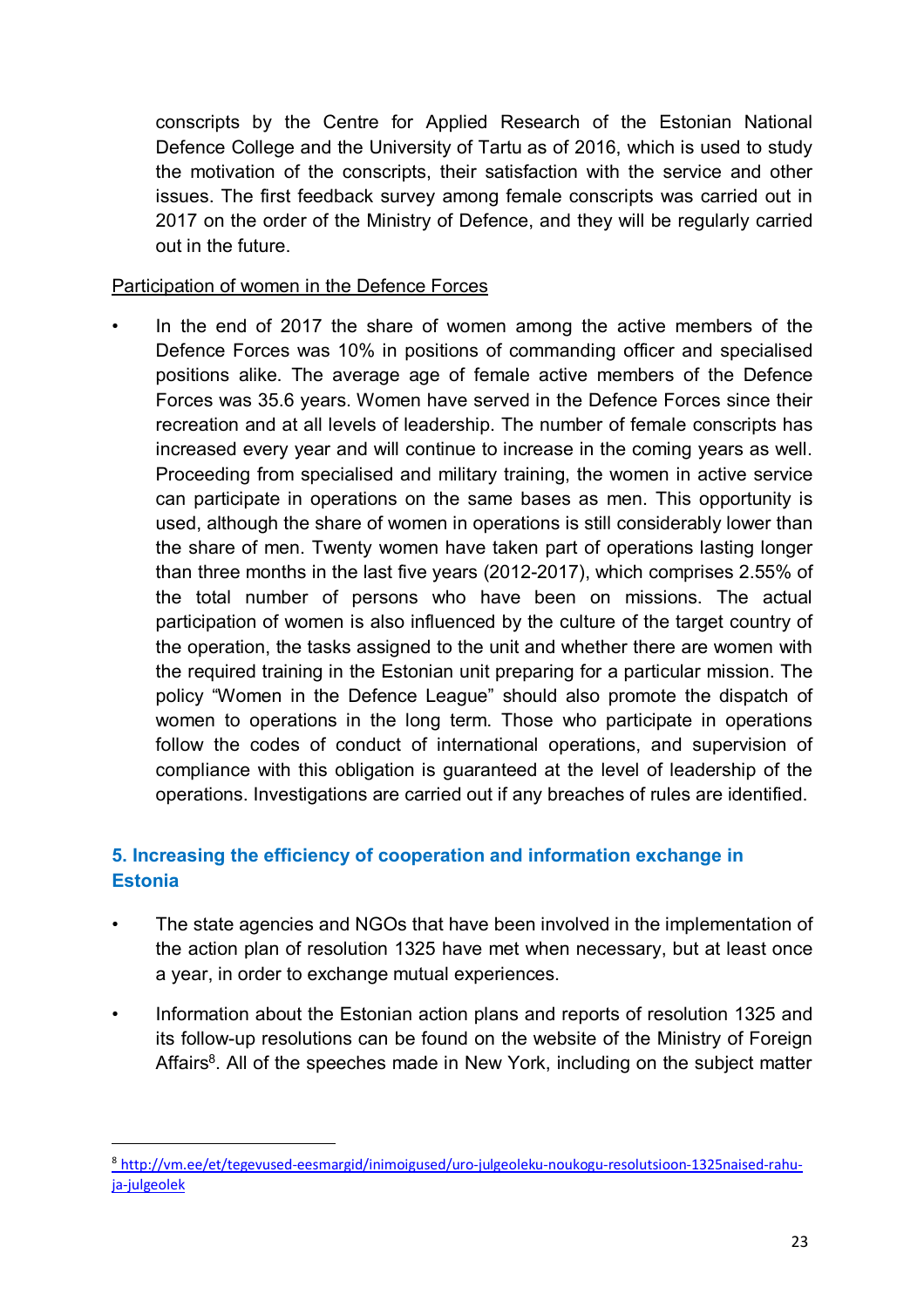of resolution 1325, are accessible on the website of Permanent Representation of Estonia to the UN<sup>9</sup>.

- The Ministry of Social Affairs has constantly cooperated with the Social Insurance Board, the Police and Border Guard Board, the Ministry of Justice, the Ministry of the Interior and NGOs on the topic of gender violence. The Ministry of Social Affairs participates actively in the network of the Strategy for Prevention of Violence 2015-2020 and in the network for prevention of trafficking in human beings.
- Support from the general education programme of the Ministry of Education and Research is granted to:
	- NGO Mondo for the promotion of the global citizen's education;
	- the Estonian Atlantic Treaty Association for covering the topic of security among the teachers and students of general education schools;
	- the Estonian Refugee Council for raising awareness of the issue of refugees at schools and nursery schools.
- In 2017 representatives of Estonia participated in the conference held in Germany after the meeting of the management board of the European Network of Policewomen (ENP), which is closely related to the subject matter of the resolution "Women, Peace and Security" – the role of women on UN missions; women's experience of participation on missions; and the share of women in Kosovo's police force and its background, cultural impact and the changes made.
- The international symposium "Women and Peace" was held in 2017 at the initiative of a board member of the Estonian Section of the International Police Association (IPA), which was attended by members of the IPA from Estonia and the Ignalina Prefecture in Lithuania, members of the European Network of Policewomen (ENP), representatives of the Estonian Association of Female Lawyers and the Estonian Atlantic Treaty Association and other representatives of NGOs. Articles are written for the website of the IPA to increase the impact of similar events and introduce the subject matter on a larger scale.
- NGO Mondo cooperates actively with state agencies, other NGOs as well as the Public Broadcasting and music festival organisers in Estonia to raise society's awareness of the need to support vulnerable target groups – women and children of developing countries and conflict zones.
- NGO Mondo offered journalists, including young journalists, several opportunities for training and study trips to Palestine, Nepal, Uganda and Ghana during the year. Twelve documentaries were prepared in cooperation

<sup>&</sup>lt;sup>9</sup> http://www.un.estemb.org/statements\_articles